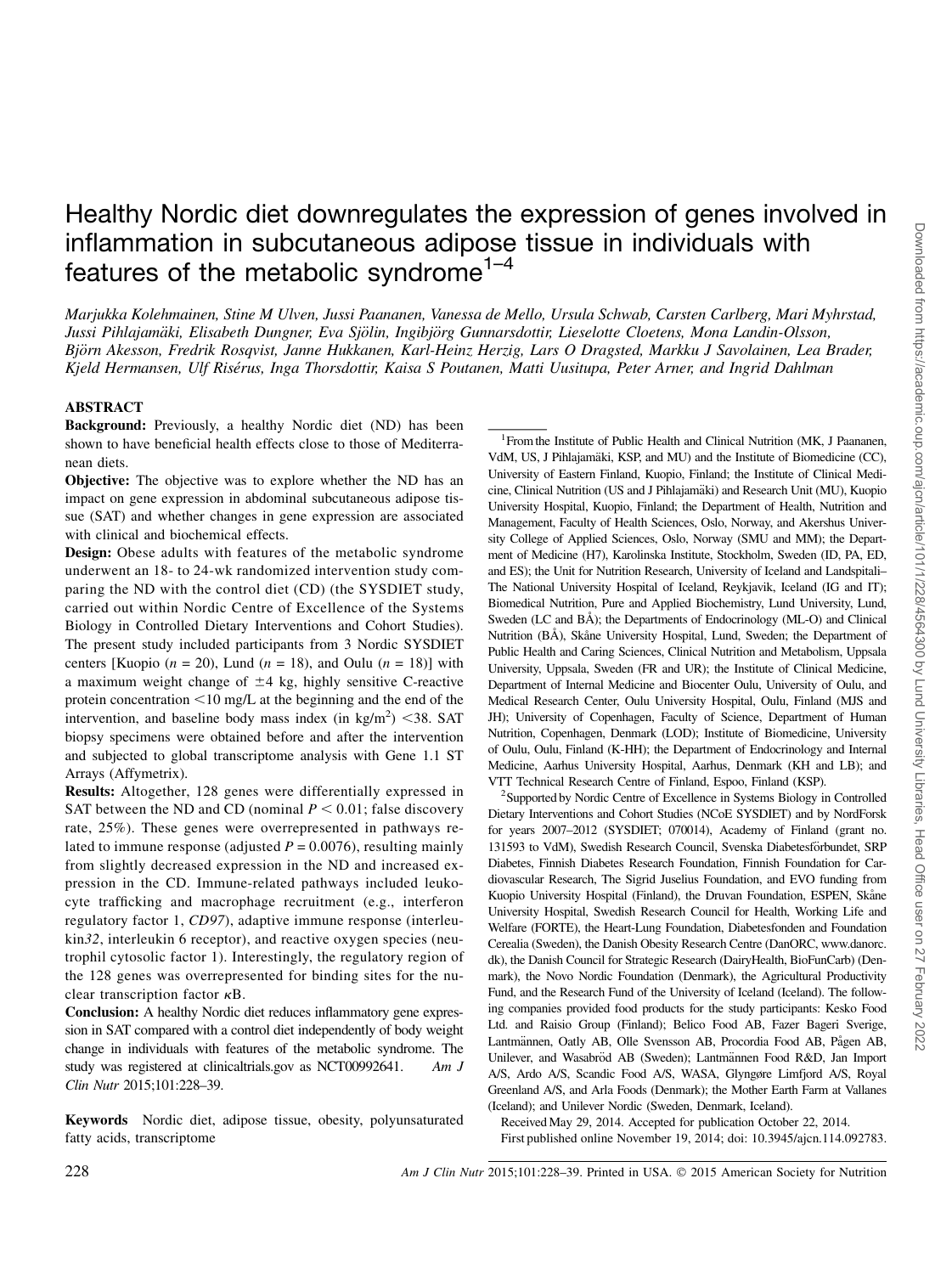## INTRODUCTION

A healthy Nordic diet  $(ND)^5$  has been proposed as an alternative for the Mediterranean diet in Nordic countries (1–5). Recently, we showed in the pan-Nordic randomized dietary intervention study [Systems Biology in Controlled Dietary Interventions and Cohort Studies (SYSDIET)] that an isocaloric ND has beneficial influences on lipid metabolism, signs of systemic inflammation, and ambulatory blood pressure compared with the control diet (CD) (1, 6). The key dietary items of the ND are whole-grain cereal products; local berries, fruits, and vegetables; fish; low-fat or fat-free milk products; rapeseed oil; and vegetable oil–based margarines. All these foods have been shown to have beneficial effects on health and may potentially have an effect on adipose tissue metabolism  $(7-12)$ .

Cereal products within the ND were local whole-grain products such as oats and rye. In cohort studies, whole-grain foods have been associated with a reduced risk of the metabolic syndrome, cardiovascular diseases, and type 2 diabetes (13–16). The evidence from interventions is, however, quite controversial (17–21). Moreover, the ND contains foods that are rich in polyphenols, such as local vegetables, fruits, and berries. Their consumption has also been associated with beneficial health effects and even reduced allcause mortality (22–24). The evidence regarding the effects of berries on the risk markers is, however, somewhat controversial (10, 25–30). Replacing saturated fatty acids with unsaturated fatty acids in the diet has been shown to prevent the atherosclerotic process and risk of developing cardiovascular diseases (8, 31–34). However, the evidence is more controversial regarding the effects on low-grade inflammation and insulin sensitivity (31). The quality of dietary fatty acids has also been shown to have a direct effect on the adipose tissue function (35, 36).

Dysfunctional adipose tissue may contribute to systemic disturbances, including insulin resistance and dyslipidemia, and as an endocrine organ, it has local as well as systemic effects on metabolism (37, 38). In obese individuals, altered secretion of free fatty acids, adipokines, and cytokines from adipose tissue has been suggested to contribute to systemic insulin resistance (39).

Low-grade inflammation has been proposed as an important link between obesity and its consequences (40, 41). Little is known about whether and how the composition of diet influences the function of adipose tissue and adipose tissue inflammation at the molecular level, because the few available dietary intervention studies have been too small to draw any definitive conclusions (12, 35, 42, 43).

In this substudy of SYSDIET, our aim was to examine if dietary-induced changes in gene expression in subcutaneous adipose tissue (SAT) occur in the absence of body weight changes. We further examined whether such changes in gene expression are associated with beneficial clinical and biochemical effects of the ND. Consequently, we performed global transcriptome analysis on SAT from individuals with features of the metabolic syndrome at the beginning and end of a randomized intervention study comparing the ND with CD.

## SUBJECTS AND METHODS

#### Study design and participants

The SYSDIET study design and participants have been described previously (1). In short, the present study was a randomized controlled multicenter study performed in 6 centers within Nordic countries. The participants were randomly allocated according to sex and baseline medians of age, BMI, and fasting glucose concentration into 18- to 24-wk-long intervention diets—namely, the ND or CD—which were started after a 4-wk run-in period with habitual diet. The composition of the isocaloric diets has been described earlier (1). In the ND, participants consumed whole-grain products, berries, fruits and vegetables, rapeseed oil, 3 fish meals per week, and low-fat dairy products, and they avoided sugar-sweetened products in agreement with the Nordic Nutrition Recommendations for healthy diet (44). In contrast, the individuals with the CD consumed low-fiber cereal products and dairy fat–based spreads, and they limited the amount of fish consumed in accordance to the average nutrient intake in Nordic countries. A clinical nutritionist or a dietitian gave instructions about the diets. Dietary intake was monitored at baseline and during the intervention by 4-d food records and consumption records as described earlier. Furthermore, dietary biomarkers were used to verify the adherence to experimental diets (1). The study participants were advised to keep body weight and physical activity constant and not to change their smoking habits and alcohol consumption or drug treatment during the study.

Altogether, 309 individuals were originally contacted and screened, and they visited the study clinics as described earlier (1). After exclusions, 200 individuals started the intervention: 104 in the ND group and 96 in the CD group. Altogether, 96 individuals in the ND group and 70 in the CD group completed the trial. The inclusion criteria were age 30–65 y, BMI (in kg/m<sup>2</sup>) 27–38, and 2 other International Diabetes Federation criteria for the metabolic syndrome (45). Antihypertensive and lipid-lowering medication, as well as inhaled corticosteroids, was allowed but without dosage changes during the trial. The exclusion criteria included any chronic disease and condition that could hamper adherence to the dietary intervention protocol.

For the transcriptome study, we included participants who had donated adipose tissue biopsy specimens (Figure 1) in Kuopio

<sup>&</sup>lt;sup>3</sup>Supplemental Tables 1-3 are available from the "Supplemental data" link in the online posting of the article and from the same link in the online table of contents at http://ajcn.nutrition.org.

<sup>4</sup> Address correspondence to M Kolehmainen, University of Eastern Finland, Institute of Public Health and Clinical Nutrition, Clinical Nutrition, PO Box 1627, 70211 Kuopio, Finland. E-mail: marjukka.kolehmainen@uef.fi.

 $5$ Abbreviations used: BACH1, BTB and CNC homology 1, basic leucine zipper transcription factor 1; CD, control diet; CYBA, cytochrome b-245, alpha polypeptide; CYBB, cytochrome b-245, beta polypeptide; FDR, false discovery rate; GK, glycerol kinase; IL-1Ra, IL-1 receptor antagonist; IL6R, interleukin 6 receptor; IRF1, interferon regulatory factor 1; JUNB, jun B proto-oncogene; LILRB2, leukocyte immunoglobulin-like receptor, subfamily B member 2; LRP10, low density lipoprotein receptor-related protein 10; MMP25, matrix metallopeptidase 25; MYD88, myeloid differentiation primary response 88; NCF1, neutrophil cytosolic factor 1; ND, Nordic diet; NFkB, nuclear transcription factor kB; PARVG, parvin, gamma; PIK3AP1, phosphoinositide-3-kinase adaptor protein 1; PIK3CG, phosphoinositide-3 kinase, catalytic, gamma polypeptide; PIK3R3, phosphoinositide-3-kinase, regulatory subunit 3 (gamma); PTPN6, protein tyrosine phosphatase nonreceptor type 6; RT-qPCR, reverse transcribed quantitative real-time polymerase chain reaction; SAT, subcutaneous adipose tissue; STAT1, signal transducer and activator of transcription 1; STXBP2, syntaxin binding protein 2; SYK, spleen tyrosine kinase; SYSDIET, Systems Biology in Controlled Dietary Interventions and Cohort Studies; TAP1, transporter 1, ATP-binding cassette, sub-family B; TF, transcription factor; TNF, tumor necrosis factor; TNFRII, tumor necrosis factor receptor II.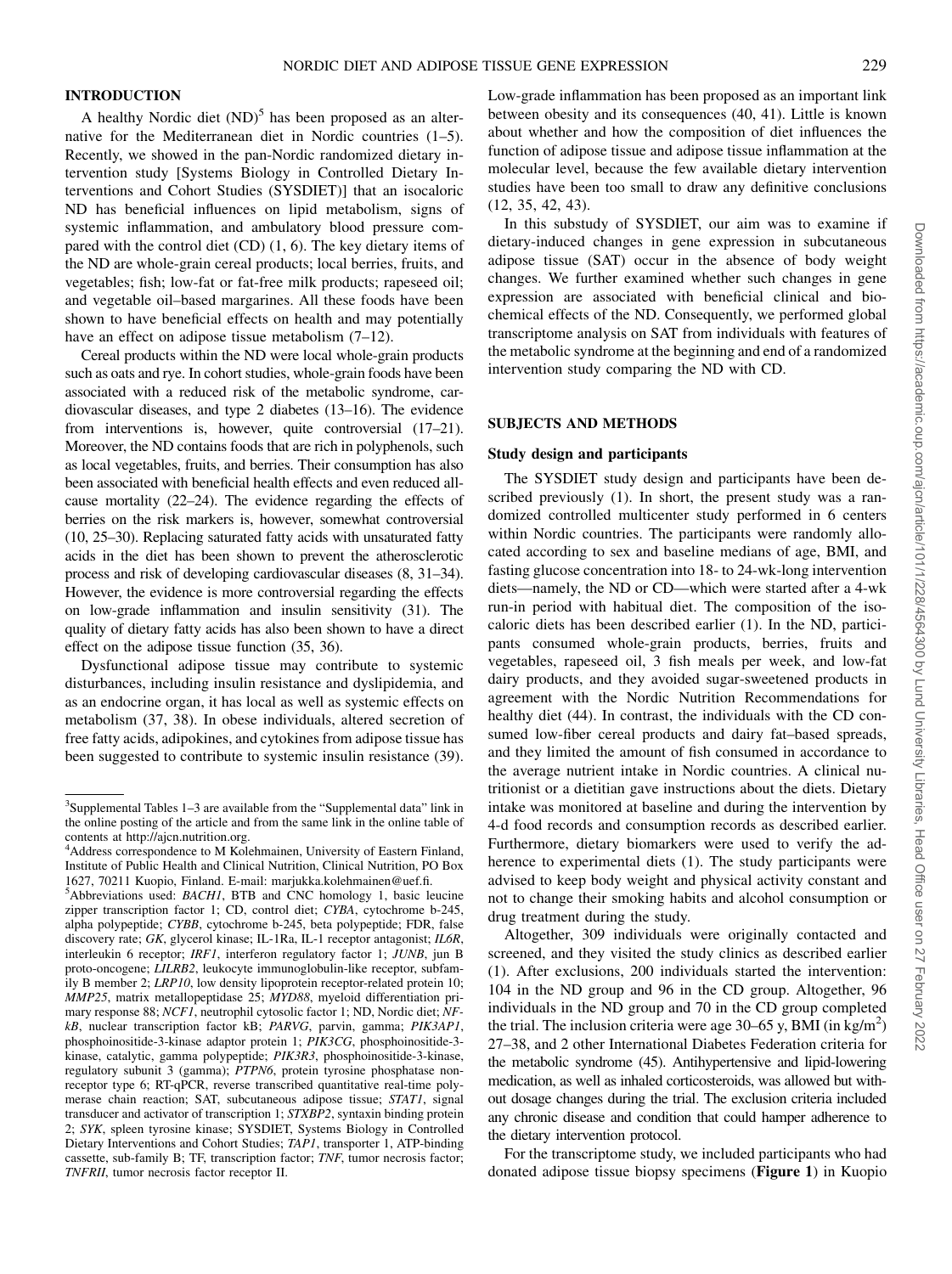

FIGURE 1 Flowchart for the selection of SYSDIET study participants for adipose tissue transcriptome analysis. AT, adipose tissue; CD, control diet; hs-CRP, highly sensitive C-reactive protein; ND, Nordic diet; SYSDIET, Systems Biology in Controlled Dietary Interventions and Cohort Studies.

 $(n = 20, \text{ with } 24\text{-wk}$  intervention), Lund  $(n = 18, \text{ with } 24\text{-wk}$ intervention), and Oulu ( $n = 18$ , with 18-wk intervention) with a maximum weight change of  $\pm 4$  kg, no statin medication, highly sensitive C-reactive protein concentration  $\leq 10$  mg/L at baseline and at the end of the intervention, and baseline BMI  $\leq$ 38. In our experience, it is difficult to discriminate dietary macronutrient effects from the effects of weight changes on adipose transcriptomic data (46, 47). Therefore, we selected the individuals who had a relatively stable body weight.

## Clinical and biochemical measurements

Procedures regarding the clinical and biochemical measurements have been described earlier (1). Briefly, subjects were examined in the morning after an overnight fast. Anthropometric measurements were performed according to the standard operational procedures agreed on by all centers. Fasting plasma glucose, cholesterol, triglycerides, HDL cholesterol, and liver enzyme activities were analyzed locally by using a routine method. A standard 2-h oral glucose tolerance test (75 g Dglucose) was performed. Blood samples were taken at time points of 0, 30, and 120 min to measure the concentrations of plasma glucose and serum insulin. Indices for insulin sensitivity and secretion, as well as AUC for glucose and insulin, were calculated as described (48, 49). Blood samples from all study centers were analyzed for apolipoproteins A-I and B, cytokines, and adipokines at the University of Eastern Finland and Kuopio University Hospital and serum insulin at the Aarhus University Hospital by using routine automated clinical chemistry analyzers.

## Adipose tissue biopsy

After clinical examination, an SAT biopsy specimen was obtained by needle aspiration just below and lateral to the umbilicus under local anesthesia (1% lidocaine) as described by Kolaczynski et al. (50). Tissue pieces were rapidly rinsed in saline and subsequently frozen in liquid nitrogen and kept at  $-70^{\circ}$ C.

## RNA isolation

All RNA work was performed centrally at the Karolinska Institute (Stockholm). SAT pieces (100 mg) were disrupted mechanically and RNA was extracted by using the miRNeasy mini kit (Qiagen). RNA samples were treated with RNase-free DNase (Qiagen). RNA concentration and purity were measured with a Nanodrop ND-1000 Spectrophotometer (Thermo Fisher Scientific). High-quality RNA was confirmed by using an Agilent 2100 Bioanalyzer (Agilent Technologies).

#### Transcriptome analysis

From total RNA, we prepared and hybridized biotinylated complementary RNA to Gene 1.1 ST Arrays (Affymetrix Inc.) and then washed, stained, and scanned the slides by using standardized protocols. We selected Affymetrix arrays because we believe that these arrays are more sensitive to detect small changes in gene expression than other common arrays. The microarray hybridizations were done at the local Bioinformatics and Expression Analysis core facility (www.bea.ki.se). The Gene 1.1 ST Arrays determine the expression of 28,869 transcripts.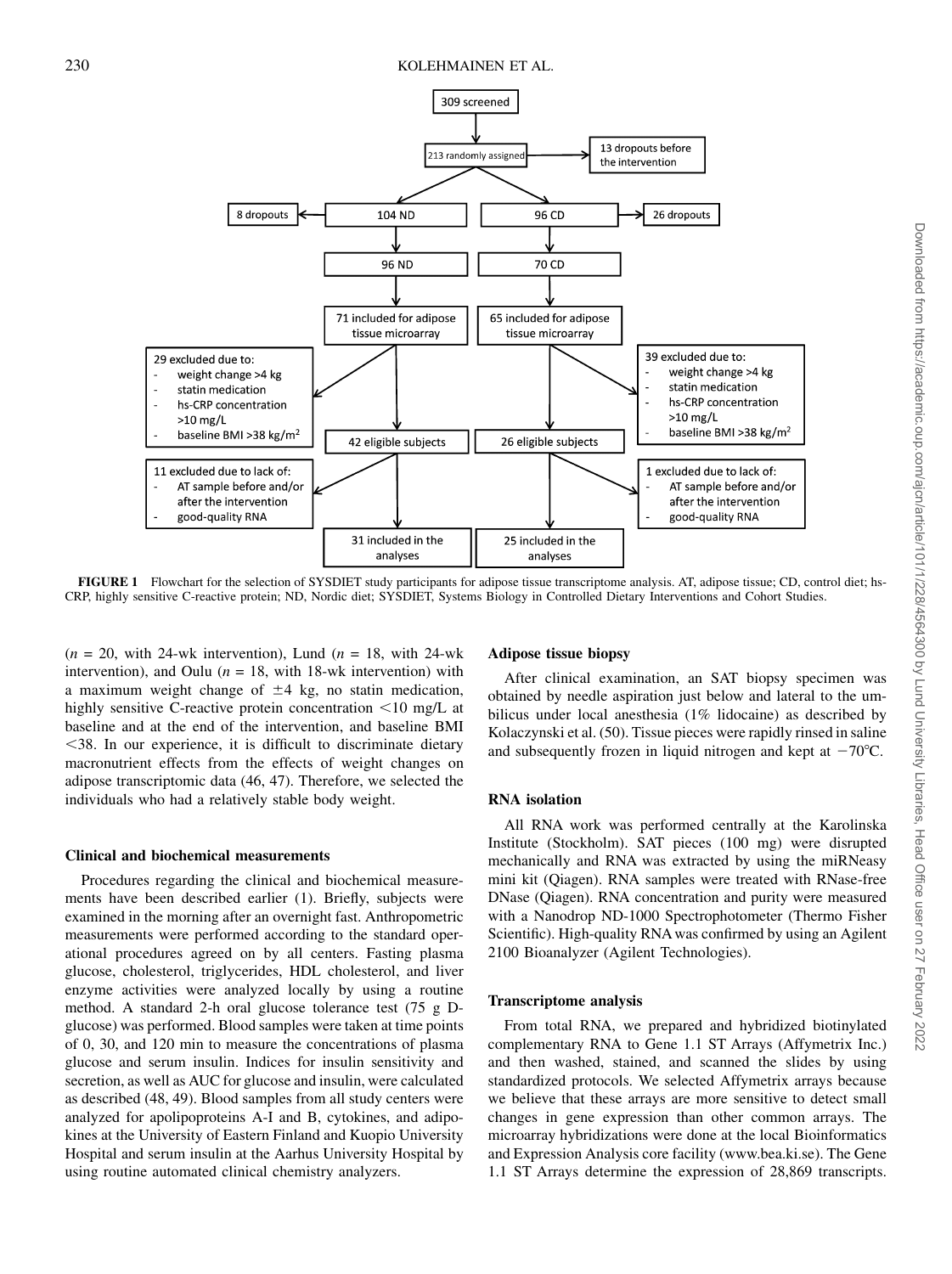Subsequent data analyses were performed with the Affymetrix Expression Console version 1.1. To allow comparisons of transcript levels between samples, we subjected all samples to an all–probe set scaling-to-target signal of 100. Of the 22,337 annotated transcripts on the array, the 11,258 transcripts with a mean signal  $>70$  were taken forward for further analyses. Subsequent analysis was limited to the 50% ( $n = 5629$ ) of these 11,258 transcripts with highest variation between samples, measured as SD adjusted for mean expression. The microarray data have been submitted to the Gene Expression Omnibus in a Minimum information about a microarray experiment-compliant format (GSE56716).

#### Quantitative real-time polymerase chain reaction

RNA was reverse transcribed by using the Omniscript RT kit (Qiagen) and random hexamer primers. The following genes and TaqMan assays (Applied Biosystems) were used for reverse-transcribed quantitative real-time polymerase chain reaction (RT-qPCR): interferon regulatory factor 1 (IRF1, Hs00971960\_m1); jun B protooncogene (JUNB, Hs00357891\_s1); phosphoinositide-3-kinase adaptor protein 1 (PIK3AP1, Hs00381030\_m1); spleen tyrosine kinase (SYK, Hs00895377\_m1); BTB and CNC homology 1; basic leucine zipper transcription factor 1 (BACH1, Hs00230917\_m1); interleukin 6 receptor (*IL6R*, Hs01075666\_m1); protein tyrosine phosphatase, nonreceptor type 6 (PTPN6, Hs00169359\_m1); and the reference gene LDL receptor-related protein 10 (LRP10, Hs01047362\_m1). Ten nanograms of complementary DNA was mixed with  $2 \times$  TaqMan Universal PCR Master Mix and TaqMan primers (Applied Biosystems) in a final volume of 20  $\mu$ L. Messenger RNA levels were normalized to *LRP10* expression by using a comparative cycle threshold (Ct) method calculated by the following formula:  $2^{ACt}$  – target gene $/2^{ACt}$  – reference gene. LRP10 was chosen as the most appropriate control gene following extensive PCR optimizations with several reported genes in the laboratory. Expression of LRP showed a low variability between samples, did not correlate with BMI, and did not differ significantly between groups.

#### Ethics

All study participants provided their written informed consent, and local ethics committees of all participating centers approved the study protocol. The study was registered at clinicaltrials.gov as NCT00992641.

## Statistical analysis

The analyses of dietary, clinical, biochemical, and array gene expression variables were performed by applying linear mixedeffects models as described previously (1) by using SPSS version 19.0 (SPSS Inc.). The models included the outcome of interest as the dependent variable, subject identifier as a random effect, and body weight, log<sub>10</sub>-transformed age, sex, study center (i.e., also study duration), study group, time point, and study group  $\times$  time point interaction as covariates. The age variable was  $log_{10}$ transformed before analyses to address the skewed distribution. Analyses of systolic and diastolic blood pressures included antihypertensive treatment as the covariate. Adjustment for weight change did not significantly affect the results.

In the analysis of gene expression, we used nominal  $P < 0.01$ and a false discovery rate (FDR) of 25% as a threshold to define which transcripts were differentially regulated by the 2 diets. This threshold means that 1 of 4 significantly changed genes could be a false-positive finding. We used the WEB-based GEne SeT AnaLysis Toolkit (WebGestalt; http://bioinfo.vanderbilt. edu/webgestalt/) to assess the function of differentially regulated genes, and to visualize these results in Gene ontology (GO) slim, which is part of the web tool. We also analyzed whether the genes that were differentially regulated by the 2 diets are enriched for specific gene sets compared with all 5628 genes used in the adipose tissue analysis by applying default settings. oPOSSUM (http://opossum.cisreg.ca/oPOSSUM3/) (51, 52) was used to check for overrepresented transcription factor (TF) binding sites among 128 unique targets compared with 5628 control genes by using single TF binding site analysis and default settings. A 1-sided  $t$  test was used to test the difference in gene expression between the groups by using RT-qPCR because the experiments were confirmatory.

Fold change in gene expression levels between baseline and end of the intervention was correlated to changes in clinical and biochemical measurements by using Pearson correlation.

## RESULTS

## Dietary data

The dietary intake in the subset of participants chosen for microarray is shown in Table 1 and is representative of the SYSDIET study as reported in the original analyses with the whole study population (1): the PUFA intake was higher and SFA intake lower in the ND group compared with the CD group. In addition, the intakes of dietary fiber, vitamin C, folate, and magnesium were higher in the ND group than in the CD group.

## Clinical and biochemical measurements

The clinical and biochemical results for the participants chosen for transcriptome analyses are shown in Table 2. The results were similar to those published for the whole SYSDIET study (1). After the intervention, fasting serum LDL cholesterol and apolipoprotein B concentrations were lower in the ND group compared with the CD group. There were no significant differences in fasting plasma glucose or serum insulin concentrations (Table 2) or in the indices for insulin sensitivity and secretion or AUC values for glucose and insulin at baseline or in response to the intervention between the groups (data not shown). Moreover, there were no significant differences in circulating cytokine or high-molecular-weight adiponectin concentrations (Supplemental Table 1) between the groups at baseline or in response to the intervention, although there was a trend toward difference between the groups in IL-1 receptor antagonist (IL-1Ra). When the within-group changes were analyzed for these cytokines, IL-1Ra concentration increased significantly within the CD  $(P \leq$ 0.01), as was found in the whole SYSDIET study population.

#### Adipose tissue transcriptomics

Of the 5628 gene transcripts quantified in SAT in relation to diet, 148 probe sets were differentially regulated by the ND and CD groups with nominal  $P \le 0.01$  and an FDR of 25%, together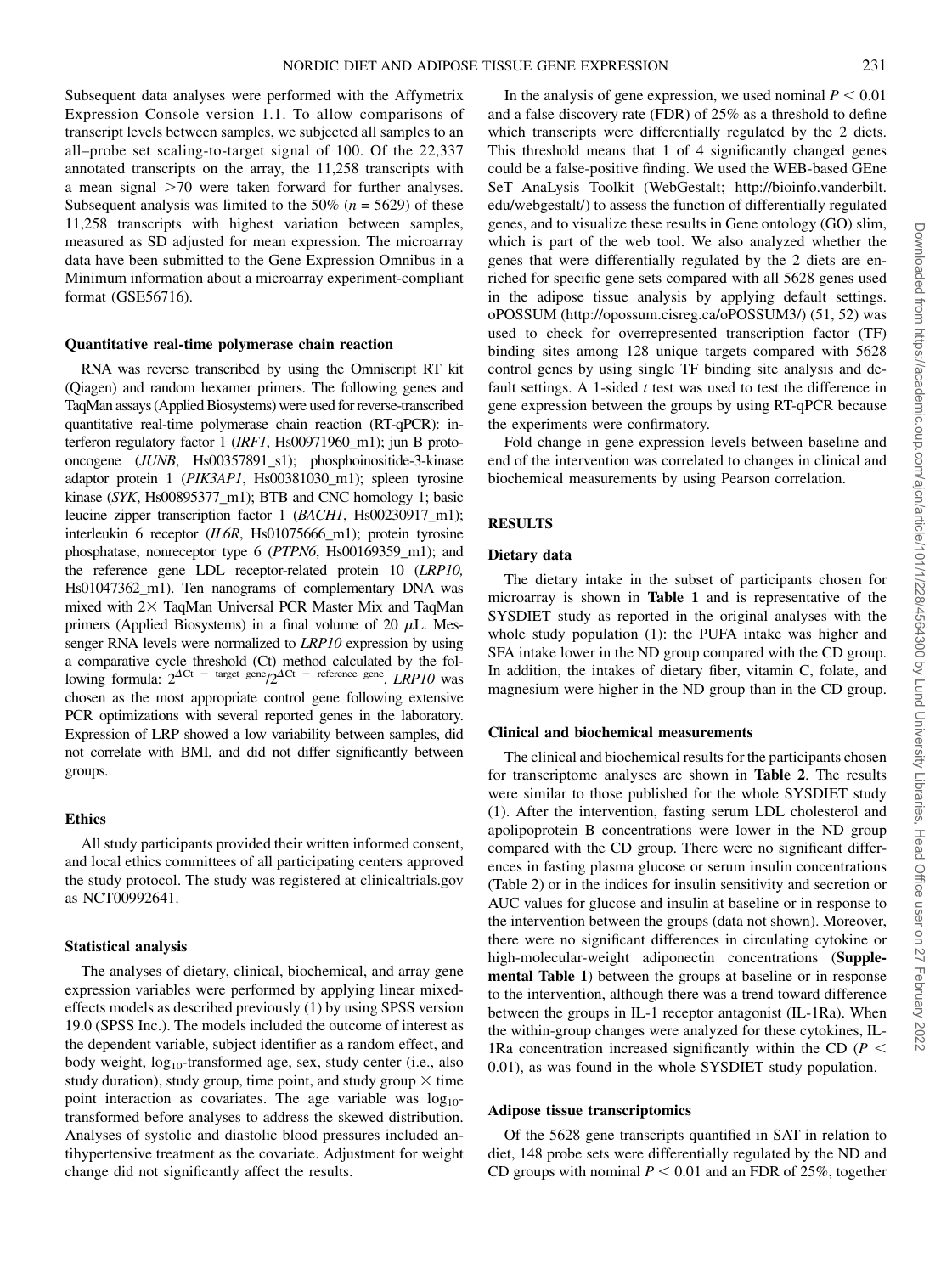| TABLE |  |  |
|-------|--|--|
|       |  |  |

Dietary intake of the participants in the healthy ND and CD groups at the beginning (week 0) and end (week 18/24) of the intervention<sup>1</sup>

|                             | $ND (n = 31)$   |                    | $CD (n = 25)$   |                    |                            |                                       |  |
|-----------------------------|-----------------|--------------------|-----------------|--------------------|----------------------------|---------------------------------------|--|
| Variable                    | Week 0          | Week 18/24         | Week 0          | Week 18/24         | Estimate (95% CI)          | Significance $(P$ value) <sup>2</sup> |  |
| Energy, kJ                  | $7915 \pm 1605$ | $8652 \pm 1789^3$  | $7997 \pm 2155$ | $8110 \pm 1772$    | $594 (-181, 1370)$         | 0.13                                  |  |
| Protein, E%                 | $17.2 \pm 3.1$  | $16.9 \pm 1.9$     | $17.3 \pm 2.8$  | $17.1 \pm 2.2$     | $-0.2$ (-2.0, 1.6)         | 0.82                                  |  |
| Carbohydrate, E%            | $45.3 \pm 5.5$  | $46.1 \pm 5.4$     | $45.1 \pm 7.4$  | $42.4 \pm 5.7^4$   | $3.0(-0.3, 6.2)$           | 0.07                                  |  |
| Sucrose, g                  | $41.2 \pm 17.3$ | $40.6 \pm 16.1$    | $38.0 \pm 17.9$ | $31.6 \pm 13.9$    | $4.6(-4.6, 13.8)$          | 0.32                                  |  |
| Fat, E%                     | $32.6 \pm 6.5$  | $32.0 \pm 5.2$     | $33.0 \pm 6.8$  | $36.7 \pm 4.8^{3}$ | $-3.5(-7.3, 0.2)$          | 0.06                                  |  |
| $SFA, E\%$                  | $13.1 \pm 3.0$  | $10.2 \pm 1.8^3$   | $13.4 \pm 3.8$  | $15.8 \pm 2.7^3$   | $-5.0$ ( $-7.0$ , $-3.0$ ) | 0.01                                  |  |
| MUFA, E%                    | $11.6 \pm 2.7$  | $12.3 \pm 2.5$     | $11.7 \pm 2.3$  | $13.1 \pm 2.1$     | $-0.3$ ( $-1.8$ , 1.2)     | 0.71                                  |  |
| PUFA, E%                    | $5.0 \pm 1.2$   | $6.9 \pm 1.7^{3}$  | $4.6 \pm 1.7$   | $4.5 \pm 1.0$      | 2.2(1.3, 3.2)              | 0.01                                  |  |
| Linoleic acid, g            | $7.8 \pm 2.8$   | $8.7 \pm 4.0$      | $7.5 \pm 2.5$   | $7.7 \pm 3.0$      | $1.26(-0.58, 3.12)$        | 0.18                                  |  |
| $\alpha$ -Linolenic acid, g | $1.16 \pm 0.52$ | $2.09 \pm 1.55^3$  | $1.28 \pm 0.65$ | $1.48 \pm 0.77$    | 0.91(0.30, 1.51)           | 0.01                                  |  |
| Fiber, g                    | $22.3 \pm 7.5$  | $38.2 \pm 9.8^3$   | $21.2 \pm 5.5$  | $15.9 \pm 4.6^3$   | 21.3(17.0, 25.6)           | 0.01                                  |  |
| Cholesterol, mg             | $250 \pm 93$    | $214 \pm 72$       | $283 \pm 129$   | $305 \pm 131$      | $-57(-113,-2)$             | 0.04                                  |  |
| Salt, g                     | $7.1 \pm 2.3$   | $6.9 \pm 2.8$      | $7.2 \pm 2.8$   | $6.6 \pm 2.2$      | $0.2$ (-1.1, 1.5)          | 0.76                                  |  |
| $\beta$ -Carotene, $\mu$ g  | $2755 \pm 1977$ | $2932 \pm 1690$    | $2382 \pm 1682$ | $1637 \pm 1020$    | $877 (-325, 2080)$         | 0.15                                  |  |
| Vitamin C, mg               | $123 \pm 58$    | $148 \pm 50^{4}$   | $102 \pm 56$    | $69 \pm 31^{4}$    | 56 (21, 92)                | 0.01                                  |  |
| Vitamin E, mg               | $9.8 \pm 3.6$   | $14.4 \pm 3.2^3$   | $8.4 \pm 2.7$   | $8.1 \pm 2.5$      | 5.5(3.7, 7.3)              | 0.01                                  |  |
| Folate, $\mu$ g             | $288 \pm 95$    | $374 \pm 200^3$    | $247 \pm 65$    | $221 \pm 66$       | 117 (36, 198)              | 0.01                                  |  |
| Sodium, mg                  | $2831 \pm 947$  | $2782 \pm 1141$    | $2849 \pm 1087$ | $2610 \pm 835$     | $146 (-362, 653)$          | 0.57                                  |  |
| Potassium, mg               | $3891 \pm 1135$ | $4250 \pm 991^{4}$ | $3607 \pm 1227$ | $3125 \pm 940^4$   | 770 (224, 1315)            | 0.01                                  |  |
| Magnesium, mg               | $366 \pm 106$   | $441 \pm 104^3$    | $356 \pm 114$   | $292 \pm 84^3$     | 134 (89, 179)              | 0.01                                  |  |
| Calcium, mg                 | $1053 \pm 432$  | $1043 \pm 366$     | $936 \pm 395$   | $927 \pm 385$      | $-20(-194, 154)$           | 0.82                                  |  |
| Alcohol, E%                 | $2.0 \pm 3.2$   | $1.8 \pm 2.9$      | $2.8 \pm 3.2$   | $3.1 \pm 3.3$      | $-0.6$ ( $-2.3$ , 1.0)     | 0.44                                  |  |

<sup>1</sup>Values are means  $\pm$  SDs. CD, control diet; E%, percentage of energy; ND, Nordic diet.

<sup>2</sup>Linear mixed-effects models adjusted for body weight,  $log_{10}$ -transformed age, sex, study center, study group, time point, and study group  $\times$  time point interaction. The ND and CD groups did not differ from each other at week 0.

<sup>3</sup>Within-group difference,  $P < 0.01$ .

<sup>4</sup>Within-group difference,  $P < 0.05$ .

representing 128 unique genes (Supplemental Table 2). The ND led to a downregulation of 118 genes and an upregulation of 10 genes. **Table 3** lists the genes with largest  $(>30\%)$  differences in fold changes between groups. The effect size of the change in expression of these genes was larger in the CD group.

As a next step, we analyzed with the tool WebGestalt whether the 128 genes differentially regulated by the 2 diets were overrepresented for specific pathways. The most significantly overrepresented pathways were related to defense response, showing general downregulation of immune-related genes in the SAT of the ND, relative to the CD. Specifically, 22 genes in the "immune response" ontology were downregulated by the ND compared with the CD, with an adjusted  $P$  value of 0.0076 (**Table 4**). The 2 types of diets differentially regulated genes related to leukocyte trafficking and macrophage recruitment [matrix metallopeptidase 25 (MMP25), IRF1, parvin, gamma(PARVG), CD97, and phosphatidylinositol-4,5-bisphosphate 3-kinase, catalytic subunit  $\gamma$ (PIK3CG)], the adaptive immune response [syntaxin binding protein 2 (STXBP2), interleukin 32 (IL32), leukocyte immunoglobulinlike receptor, subfamily B (with TM and ITIM domains), member 2(LILRB2), myeloid differentiation primary response 88 (MYD88), PTPN6, SYK, signal transducer and activator of transcription 1(STAT1), and transporter 1, ATP-binding cassette, sub-family B (TAP1)], and reactive oxygen species [neutrophil cytosolic factor 1(NCF1), BACH1, cytochrome b-245, beta polypeptide (CYBB), and cytochrome b-245, alpha polypeptide (CYBA)] (Table 4 and Table 5).

We also examined whether changes in expression of the immune-related genes were correlated with clinical and biochemical measurements, as well as with cytokines. However, we did not find significant correlations with the clinical or biochemical markers (data not shown).

Seven genes that were differentially regulated between the 2 groups were randomly selected for confirmation by RT-qPCR (Supplemental Table 3). None were differentially expressed between the groups at baseline. We confirmed that the genes IRF1, JUNB, SYK, BACH1, and IL6R were downregulated by the ND compared with the CD (Figure 2). For 2 genes, PI-K3AP1 and PTPN6, the expression changes were consistent but nonsignificant by RT-qPCR. Taken together, the RT-qPCR data confirmed the validity of the microarray transcriptome analysis, which has a 25% FDR.

Subsequently, we observed that 56 differentially regulated genes between the diets were annotated as belonging to the "metabolic process" and explored their impact on key pathways in adipose tissue (Figure 3). However, of 131 genes annotated as being involved in adipogenesis (www.wikipathways.org), only 1 was differentially regulated by the diets; the STAT1 gene was downregulated  $(-0.18)$  in the ND group. Of the 67 genes involved in human lipolysis (41), only the *IL6R* gene was downregulated  $(-0.28)$  in the ND group. Among the 36 genes annotated to be involved in fatty acid  $\beta$  oxidation (www. wikipathways.org), only glycerol kinase (GK) was downregulated  $(-0.48)$  in the ND group. Finally, among the 168 genes annotated as being involved in insulin signaling (www.genmapp.org),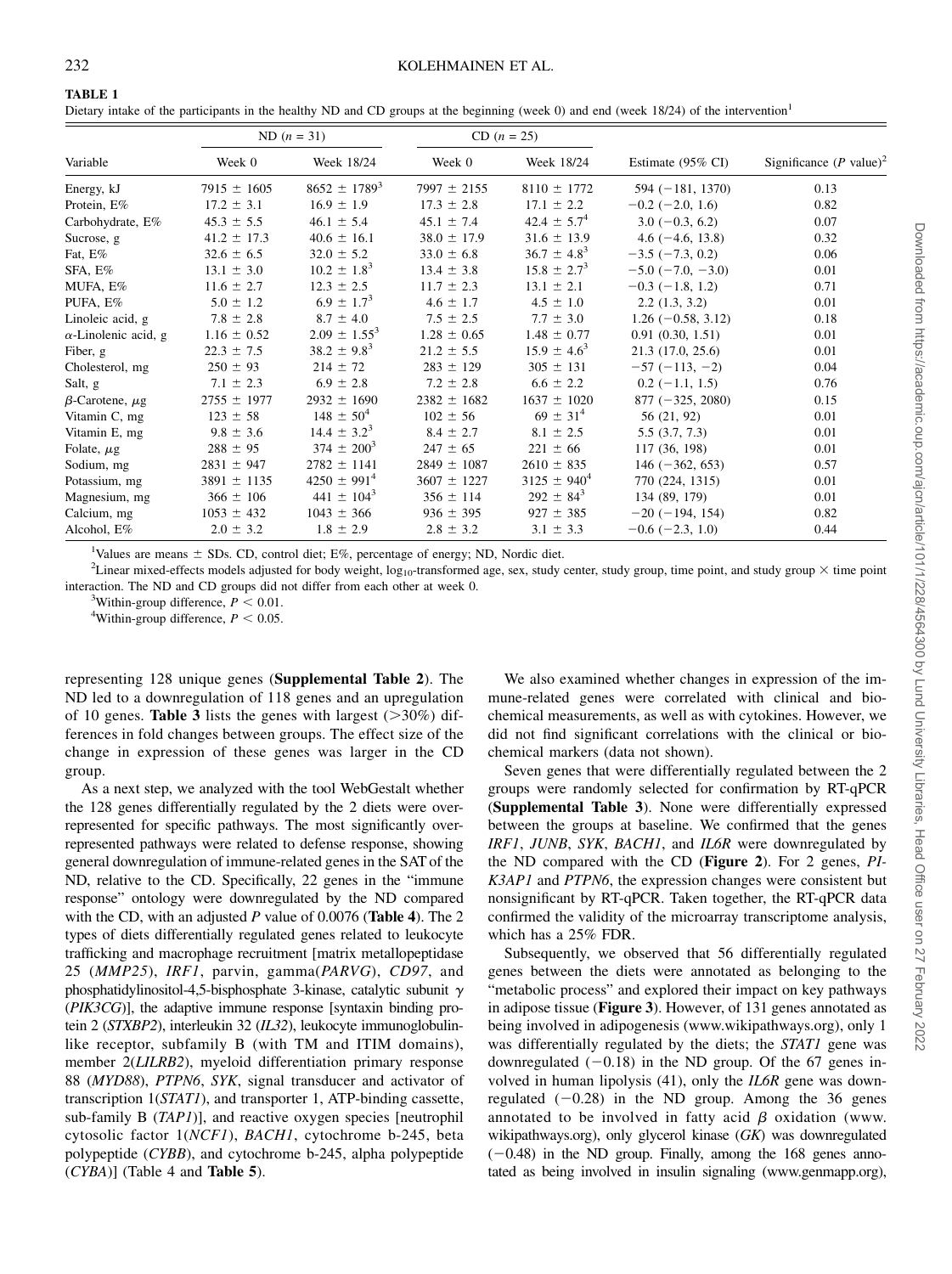TABLE 2

Clinical and biochemical characteristics of the participants in the healthy ND and CD groups at the beginning and end of the intervention<sup>1</sup>

|                                            | $ND (n = 31)$     |                   | $CD (n = 25)$     |                   |                               |                                       |  |
|--------------------------------------------|-------------------|-------------------|-------------------|-------------------|-------------------------------|---------------------------------------|--|
| Variable                                   | Week 0            | Week 18/24        | Week 0            | Week 18/24        | Estimate $(95\% \text{ CI})$  | Significance $(P$ value) <sup>2</sup> |  |
| Sex (female), $n$ (%)                      | 21(68)            |                   | 16(64)            |                   |                               |                                       |  |
| Age, y                                     | $55.2 \pm 7.8^3$  |                   | $55.4 \pm 7.5$    |                   |                               |                                       |  |
| Body weight, kg                            | $87.0 \pm 11.1$   | $87.3 \pm 12.3$   | $90.8 \pm 15.1$   | $91.8 \pm 15.1$   | $-0.61(-1.64, 0.41)$          | 0.24                                  |  |
| Waist, cm                                  | $102.9 \pm 8.2$   | $102.9 \pm 9.3$   | $104.9 \pm 9.3$   | $105.5 \pm 9.0$   | $-0.29(-1.65, 1.08)$          | 0.68                                  |  |
| Total cholesterol, mmol/L                  | $5.63 \pm 0.83$   | $5.40 \pm 0.83$   | $5.78 \pm 0.75$   | $5.76 \pm 0.69$   | $-0.21$ ( $-0.47$ , 0.05)     | 0.1                                   |  |
| LDL cholesterol, mmol/L                    | $3.59 \pm 0.73$   | $3.33 \pm 0.75$   | $3.67 \pm 0.70$   | $3.69 \pm 0.66$   | $-0.29$ ( $-0.52$ , $-0.05$ ) | 0.02                                  |  |
| HDL cholesterol, mmol/L                    | $1.40 \pm 0.28$   | $1.50 \pm 0.35$   | $1.41 \pm 0.50$   | $1.42 \pm 0.41$   | $0.08(-0.01, 0.18)$           | 0.09                                  |  |
| Triglycerides, mmol/L                      | $1.42 \pm 0.64$   | $1.28 \pm 0.54$   | $1.55 \pm 0.54$   | $1.44 \pm 0.49$   | $-0.02$ ( $-0.25$ , 0.20)     | 0.85                                  |  |
| Apolipoprotein B, g/L                      | $1.12 \pm 0.28$   | $1.07 \pm 0.28$   | $1.16 \pm 0.22$   | $1.18 \pm 0.25$   | $-0.07$ ( $-0.13$ , $-0.00$ ) | 0.04                                  |  |
| Apolipoprotein A-I, g/L                    | $1.44 \pm 0.17$   | $1.53 \pm 0.24$   | $1.45 \pm 0.28$   | $1.48 \pm 0.24$   | $0.07(-0.00, 0.14)$           | 0.06                                  |  |
| Fasting plasma glucose, mmol/L             | $5.8 \pm 0.6$     | $5.7 \pm 0.5$     | $5.6 \pm 0.5$     | $5.6 \pm 0.6$     | $0.01$ (-0.20, 0.23)          | 0.91                                  |  |
| Fasting serum insulin, pmol/L              | $55.1 \pm 28.5$   | $57.8 \pm 39.1$   | $53.6 \pm 23.9$   | $60.8 \pm 35.1$   | $-4.48$ ( $-17.2$ , 8.2)      | 0.48                                  |  |
| 2-h plasma glucose, mmol/L                 | $6.1 \pm 1.2$     | $6.6 \pm 1.8$     | $6.0 \pm 1.90$    | $6.2 \pm 2.0$     | $0.38$ (-0.30, 1.06)          | 0.27                                  |  |
| 2-h serum insulin, pmol/L                  | $256.6 \pm 186.9$ | $284.3 \pm 194.1$ | $263.2 \pm 200.5$ | $272.2 \pm 212.2$ | $10.7(-55.7, 77.2)$           | 0.75                                  |  |
| Systolic BP, mm Hg                         | $126 \pm 12$      | $125 \pm 15$      | $133 \pm 16$      | $124 \pm 13$      | 7.25 (1.86, 12.63)            | 0.01                                  |  |
| Diastolic BP, mm Hg                        | $82 \pm 10$       | $81 \pm 10$       | $84 \pm 10$       | $80 \pm 11$       | 3.63(0.26, 7.00)              | 0.04                                  |  |
| Smoking, $n$ $(\%)$                        | 1(3)              | 1(3)              | 1(4)              | 1(4)              |                               |                                       |  |
| Drug treatment of<br>hypertension, $n$ (%) | 20(65)            | 19(61)            | 5(20)             | 7(28)             |                               |                                       |  |

<sup>1</sup>BP, blood pressure; CD, control diet; ND, Nordic diet.

 ${}^{2}$ Linear mixed-effects models adjusted for body weight,  $log_{10}$ -transformed age, sex, study center (i.e., also study duration), study group, time point, and study group  $\times$  time point interaction as covariates. Analyses of systolic and diastolic blood pressures included antihypertensive treatment as covariate.

 $3$ Mean  $\pm$  SD (all such values).

3 genes—phosphoinositide-3-kinase, catalytic,  $\gamma$  polypeptide (PIK3CG); phosphoinositide-3-kinase, regulatory subunit 3 ( $\gamma$ ) (PIK3R3); and syntaxin binding protein 2 (STXBP2)—were differentially regulated between the groups.

Finally, we used the web tool oPPOSSUM to explore TF binding sites within the regulatory regions of the 128 genes differentially expressed between the ND and CD. The binding sites of several TFs were overrepresented among the 128 genes (Table 5). Of particular interest is the increased occurrence of binding sites for nuclear transcription factor  $\kappa$ B (NF- $\kappa$ B), which is the key TF in inflammatory pathways.

## DISCUSSION

This study shows that the ND, compared with the CD, reduced the expression of genes related to inflammation within SAT in individuals with features of the metabolic syndrome independent of changes in body weight. To our knowledge, this is the first randomized controlled study in humans showing that dietary composition is associated with a reduction in the expression of a broad set of inflammatory genes in SAT, including those related to the adaptive immune response. It is noteworthy that the changes in adipose tissue gene expression were ascribed to dietary effects in the absence of weight loss. The results of the present study extend previous knowledge (1, 3, 5, 53–55) on health effects of the ND compared with the CD, especially in relation to the inflammatory-associated genes.

In the present study, the expression of a large number of inflammation-related genes was downregulated after the ND compared with the CD. Furthermore, we showed that  $NF-\kappa B$ binding sites were overrepresented within the regulatory region of genes differentially expressed between the ND and CD. The

ND contains many foods listed as key dietary factors having beneficial effects on health in the traditional Mediterranean diet (56, 57), such as high consumption of vegetables, fruits, and cereals; moderate consumption of fish; moderate consumption of low-fat dairy; and dietary fat source as vegetable fat–based margarines and rapeseed oil instead of olive oil. In the present study, we examined the complex nature of dietary compounds and their interactions in the whole diet in relation to gene expression in adipose tissue. Therefore, we cannot identify the specific food or dietary compound causing the effects shown here. The composition is, however, close to the Mediterranean diet because it was the inspiration for the ND (1). The evidence regarding the effect of the Mediterranean diet on gene expression in humans is mainly derived from studies on peripheral blood mononuclear cells as a target tissue (58, 59), which restricts the comparability with the adipose tissue. Bearing this in mind, the reported effects are mainly health-promoting downregulation in inflammation-related genes (59), which has been speculated to be mainly caused by polyphenolic compounds and fatty acid composition of the diet. The consumption of berries, fruits, and vegetables, as a source of polyphenols in the ND, has shown beneficial effects on immune function (10, 26–28, 30, 60, 61), but opposite results also exist (25). In addition to downregulation of expression of other inflammation-related genes in human peripheral blood mononuclear cells or monocytes, respectively (10), berries have been shown to inhibit the  $NF-\kappa B$ activation in primary monocytes (60).

Based on observational studies (62–64), whole-grain consumption could be regarded as having an anti-inflammatory effect, but the evidence from dietary interventions is not consistent (18, 20, 49, 65). The studies on the effect of whole-grain cereals on adipose tissue gene expression are scarce. It has been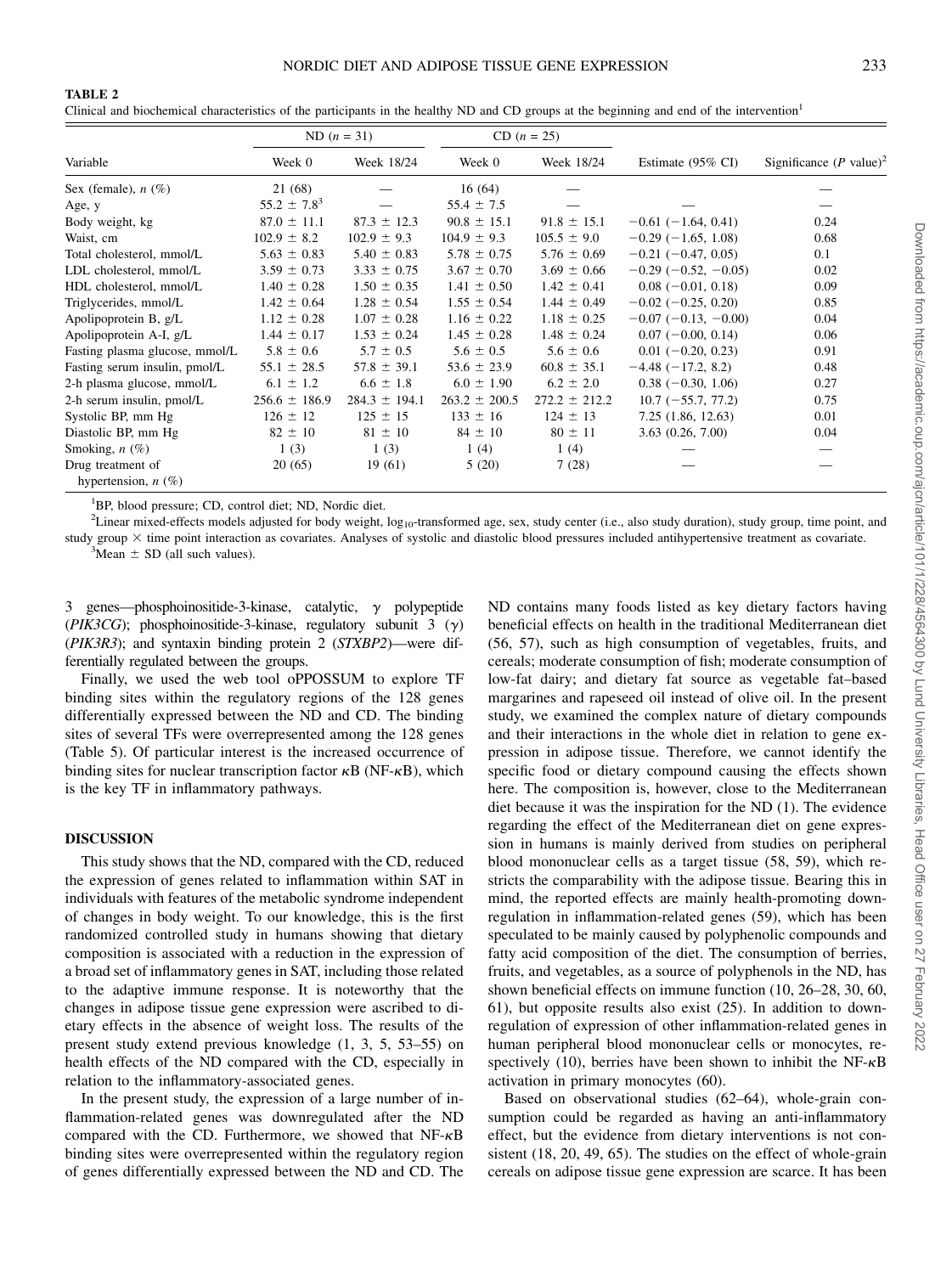TABLE 3

|           |                | $ND (n = 31)$       |                    |                    | $CD (n = 25)$      |                        |
|-----------|----------------|---------------------|--------------------|--------------------|--------------------|------------------------|
| Probe set | Gene symbol    | Week $0^2$          | Week $24 -$ Week 0 | Week $0^2$         | Week $24 -$ Week 0 | ND compared with $CD3$ |
| 7917576   | GBP5           | $80 \, \pm \, 57^4$ | $-14 \pm 69$       | $60 \pm 30$        | $41 \pm 66$        | $-0.85$                |
| 7992811   | MMP25          | $72 \pm 60$         | $-12 \pm 67$       | $69 \pm 57$        | $44 \pm 76$        | $-0.81$                |
| 8133518   | NCF1           | $233 \pm 155$       | $-35 \pm 167$      | $192 \pm 124$      | $107 \pm 175$      | $-0.71$                |
| 7909214   | RASSF5         | $104 \pm 64$        | $-16 \pm 67$       | $82 \pm 39$        | $35 \pm 53$        | $-0.58$                |
| 8114010   | IRF1           | $140 \pm 66$        | $-15 \pm 59$       | $118 \pm 45$       | $50 \pm 77$        | $-0.53$                |
| 8073682   | <b>PARVG</b>   | $111 \pm 54$        | $-11 \pm 54$       | $98 \pm 47$        | $40 \pm 58$        | $-0.50$                |
| 8174103   | G K            | $155 \pm 69$        | $-12 \pm 73$       | $125 \pm 38$       | $51 \pm 69$        | $-0.48$                |
| 8042416   | ARHGAP25       | $163 \pm 73$        | $-13 \pm 70$       | $134 \pm 44$       | $53 \pm 70$        | $-0.48$                |
| 8025255   | STXBP2         | $93 \pm 46$         | $-12 \pm 47$       | $77 \pm 33$        | $27 \pm 38$        | $-0.47$                |
| 8042391   | <b>PLEK</b>    | $254 \pm 112$       | $-26 \pm 111$      | $201 \pm 83$       | $72 \pm 97$        | $-0.46$                |
| 8039212   | <b>LILRB2</b>  | $147 \pm 82$        | $-21 \pm 85$       | $128 \pm 57$       | $40 \pm 69$        | $-0.46$                |
| 7953569   | PTPN6          | $245 \pm 118$       | $-25 \pm 122$      | $211 \pm 87$       | $72 \pm 114$       | $-0.44$                |
| 7906757   | FCGR2A         | $384 \pm 182$       | $-47 \pm 168$      | $315 \pm 117$      | $99 \pm 180$       | $-0.44$                |
| 8035714   | <b>GMIP</b>    | $93 \pm 45$         | $-11 \pm 49$       | $82 \pm 33$        | $26 \pm 42$        | $-0.43$                |
| 8089911   | <b>HCLS1</b>   | $163 \pm 71$        | $-17 \pm 74$       | $142 \pm 51$       | $46 \pm 76$        | $-0.43$                |
| 7958202   | CHST11         | $278 \pm 122$       | $-23 \pm 129$      | $247 \pm 94$       | $83 \pm 117$       | $-0.42$                |
| 7971461   | LCP1           | $1143 \pm 484$      | $-132 \pm 498$     | $983 \pm 375$      | $284 \pm 472$      | $-0.40$                |
| 8026047   | <b>JUNB</b>    | $355 \pm 163$       | $-52 \pm 170$      | $299 \pm 106$      | $75 \pm 154$       | $-0.40$                |
| 8146500   | <b>LYN</b>     | $413 \pm 182$       | $-40 \pm 195$      | $353 \pm 104$      | $105 \pm 157$      | $-0.40$                |
| 8153959   | DOCK8          | $332 \pm 127$       | $-25 \pm 125$      | $294 \pm 85$       | $87 \pm 132$       | $-0.37$                |
| 7917516   | <b>GBP1</b>    | $439 \pm 112$       | $-41 \pm 91$       | $389 \pm 101$      | $105 \pm 215$      | $-0.36$                |
| 8150225   | RAB11FIP1      | $88 \pm 37$         | $-11 \pm 37$       | $77 \pm 22$        | $18 \pm 32$        | $-0.35$                |
| 7935337   | PIK3AP1        | $147 \pm 56$        | $-16 \pm 56$       | $127 \pm 44$       | $31 \pm 57$        | $-0.35$                |
| 7998637   | <b>SEPX1</b>   | $313 \pm 118$       | $-34 \pm 122$      | $271 \pm 68$       | $66 \pm 114$       | $-0.35$                |
| 8160346   | PTPLAD2        | $158 \pm 63$        | $-15 \pm 64$       | $131 \pm 37$       | $33 \pm 56$        | $-0.34$                |
| 7955908   | <b>NCKAP1L</b> | $222 \pm 87$        | $-24 \pm 86$       | $195 \pm 72$       | $44 \pm 82$        | $-0.33$                |
| 8135363   | PIK3CG         | $143 \pm 54$        | $-14 \pm 56$       | $127 \pm 38$       | $29 \pm 46$        | $-0.33$                |
| 8026300   | CD97           | $384 \pm 149$       | $-39 \pm 148$      | $340 \pm 112$      | $78 \pm 138$       | $-0.33$                |
| 8156321   | <b>SYK</b>     | $115 \pm 46$        | $-9 \pm 39$        | $104 \pm 35$       | $26 \pm 44$        | $-0.33$                |
| 7927964   | <b>SRGN</b>    | $811 \pm 267$       | $-61 \pm 275$      | $682 \pm 168$      | $173 \pm 225$      | $-0.33$                |
| 7940191   | STX3           | $172 \pm 56$        | $-7 \pm 57$        | $156 \pm 47$       | $45 \pm 65$        | $-0.33$                |
| 8068105   | <b>BACH1</b>   | $192 \pm 61$        | $-15 \pm 70$       | $168\,\pm\,40$     | $41 \pm 52$        | $-0.32$                |
| 7927775   | NRBF2          | $142 \pm 39$        | $-9 \pm 43$        | $129 \pm 33$       | $33 \pm 45$        | $-0.32$                |
| 8174692   | SEPT6          | $188 \pm 65$        | $-15 \pm 59$       | $163 \pm 41$       | $39 \pm 72$        | $-0.32$                |
| 8079462   | NBEAL2         | $185 \pm 66$        | $-13 \pm 68$       | $169 \, \pm \, 50$ | $41 \pm 72$        | $-0.31$                |
| 8166730   | CYBB           | $687 \pm 232$       | $-88 \pm 245$      | $610 \pm 179$      | $111 \pm 186$      | $-0.31$                |
| 7905789   | IL6R           | $246 \pm 75$        | $-16 \pm 76$       | $225 \pm 61$       | $49 \pm 77$        | $-0.28$                |
| 7933192   | HNRNPA3P1      | $138 \pm 77$        | $19 \pm 72$        | $161 \pm 54$       | $-28 \pm 55$       | 0.31                   |
| 8165038   | SOHLH1         | $66 \pm 24$         | $15 \pm 35$        | $79 \pm 25$        | $-10 \pm 28$       | 0.35                   |
| 8065412   | CST1           | $69 \pm 26$         | $16 \pm 34$        | $82 \pm 20$        | $-13 \pm 31$       | 0.39                   |

Thirty-nine genes with the largest difference ( $>30\%$ ) in mRNA between the healthy ND and CD groups<sup>1</sup>

<sup>1</sup>Statistical analyses have been made by using linear mixed-effects models adjusted for body weight, log<sub>10</sub>-transformed age, sex, study center (i.e., also study duration), study group, time point, and study group  $\times$  time point interaction as covariates. All the values are significant at the level of  $P < 0.01$ . False discovery rate = 25%. IL6R was included as an interesting candidate gene. CD, control diet; ND, Nordic diet.

 $2$ Mean expression at week 0.

3 ND week 18 or 24/week 0 minus CD week 18 or 24/week 0.

 ${}^{4}$ Mean  $\pm$  SD (all such values).

shown that a rye bread–based diet with a low postprandial insulin response resulted in the upregulation of genes linked to stress response and immunity in adipose tissue, compared with a wheat bread–based diet with a high postprandial insulin response (12, 65). Thus, our results are in line with these results by Kallio et al. (12, 65). However, the studies are not totally comparable, because in the present study, the whole dietary composition was modified.

It is also possible that dietary fatty acids may regulate the activity of  $NF- $\kappa$ B$ , which in turn influences inflammatory

processes (8, 36, 66). The fatty acids of the ND group originated mainly from fatty fish and rapeseed oil as well as rapeseed oil–based margarine with a simultaneous decrease in the consumption of sources of saturated fat (1). Increasing the intake of n–3 PUFAs—namely, eicosapentaenoic, docosahexaenoic, and  $\alpha$ -linolenic acids—has been shown to inhibit NF- $\kappa$ B signaling (8, 36, 66, 67). In previous intervention studies with fish oil, a diet enriched with SFAs, or overfeeding with either PUFA or SFA, effects were shown on the expression of inflammatory-related genes in adipose tissue (35, 43, 47).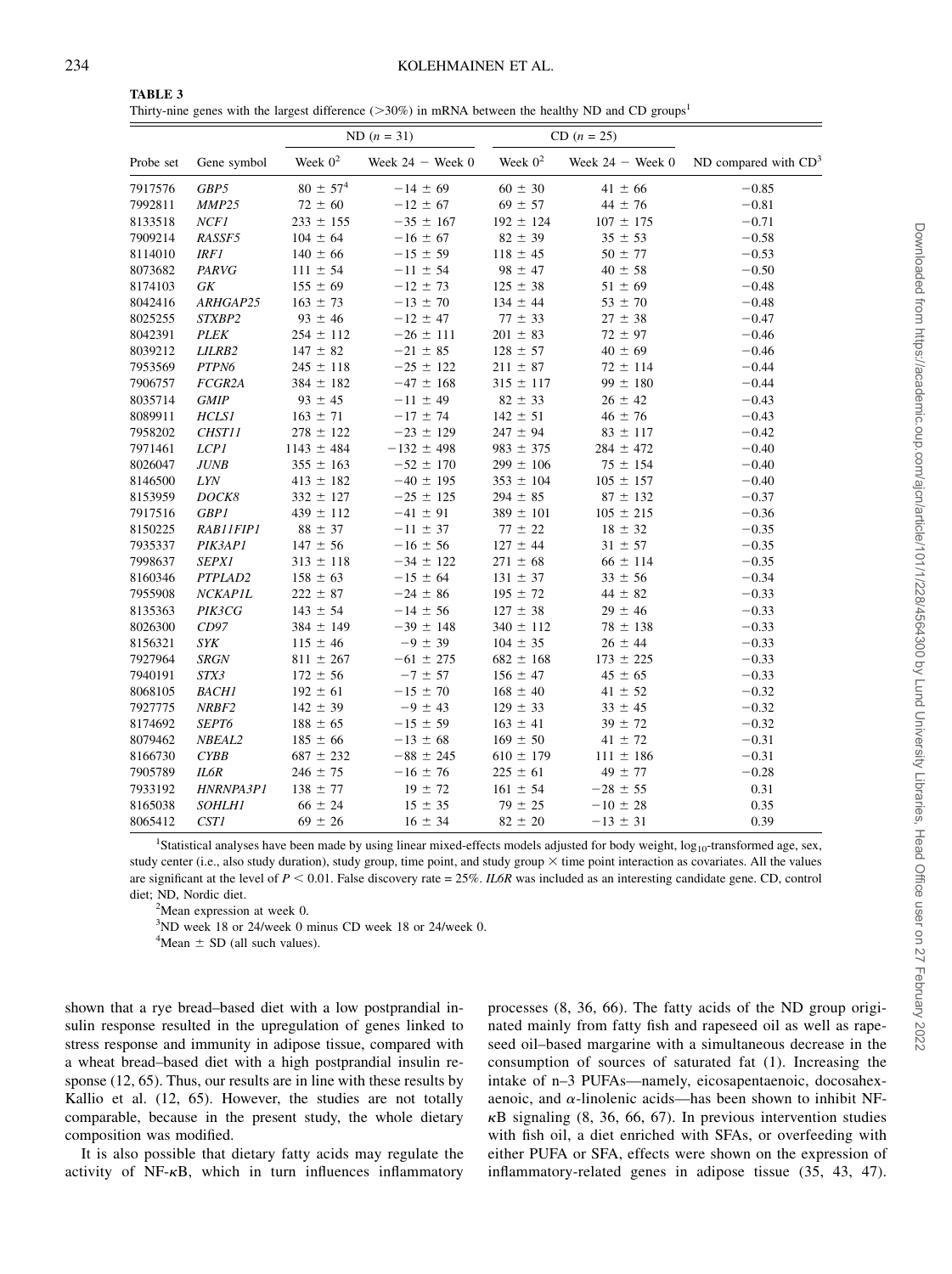## TABLE 4

| Fold changes of the expression of immune-related genes downregulated in the healthy Nordic diet group compared |  |  |
|----------------------------------------------------------------------------------------------------------------|--|--|
| with the control diet group                                                                                    |  |  |

| Fold change <sup>1</sup> | Gene symbol         | Gene name                                                                                   |
|--------------------------|---------------------|---------------------------------------------------------------------------------------------|
| $-0.46$                  | LILRB2 <sup>2</sup> | Leukocyte immunoglobulin-like receptor, subfamily B<br>(with TM and ITIM domains), member 2 |
| $-0.19$                  | TNFAIP3             | Tumor necrosis factor, $\alpha$ -induced protein 3                                          |
| $-0.23$                  | II.32               | Interleukin 32                                                                              |
| $-0.44$                  | PTPN6               | Protein tyrosine phosphatase, nonreceptor type 6                                            |
| $-0.27$                  | TAP <sub>1</sub>    | Transporter 1, ATP-binding cassette, subfamily B (MDR/TAP)                                  |
| $-0.28$                  | II6R                | Interleukin 6 receptor                                                                      |
| $-0.47$                  | STXBP2              | Syntaxin binding protein 2                                                                  |
| $-0.4$                   | LYN                 | v-yes-1 Yamaguchi sarcoma viral-related oncogene homolog                                    |
| $-0.85$                  | GBP <sub>5</sub>    | Guanylate binding protein 5                                                                 |
| $-0.4$                   | LCP1                | Lymphocyte cytosolic protein 1 (L-plastin)                                                  |
| $-0.28$                  | <b>VASP</b>         | Vasodilator-stimulated phosphoprotein                                                       |
| $-0.18$                  | <b>CYBA</b>         | Cytochrome b-245, $\alpha$ polypeptide                                                      |
| $-0.19$                  | TRIM25              | Tripartite motif containing 25                                                              |
| $-0.33$                  | NCKAP1L             | NCK-associated protein 1-like                                                               |
| $-0.18$                  | <i>STAT1</i>        | Signal transducer and activator of transcription 1, 91 kDa                                  |
| $-0.33$                  | CD97                | CD97 molecule                                                                               |
| $-0.21$                  | MYD88               | Myeloid differentiation primary response gene (88)                                          |
| $-0.23$                  | CNPY3               | Canopy 3 homolog (zebrafish)                                                                |
| $-0.33$                  | PIK3CG              | Phosphatidylinositol-4,5-bisphosphate 3-kinase, catalytic subunit $\gamma$                  |
| $-0.33$                  | <i>SYK</i>          | Spleen tyrosine kinase                                                                      |
| $-0.53$                  | <i>IRF1</i>         | Interferon regulatory factor 1                                                              |
| $-0.31$                  | CYBB                | Cytochrome b-245, $\beta$ polypeptide                                                       |

<sup>1</sup>Calculated as [average of (healthy Nordic diet week 24/healthy Nordic diet week  $0$ )] - [average of (control diet week 24/control diet week 0)].

2 Differentially expressed genes between healthy Nordic diet and control diet, which are annotated as immune response according to Gene Ontology.

However, there is only little overlap between previously reported genes and the genes associated with the ND in the present study. This might be due to the limited power of each study (i.e., each study identifies and reports only part of the genes that actually are affected by the diet). Other factors related to study design might also be important, such as inclusion criteria, length of intervention, type of intervention, and transcriptome platform.

Adipose tissue inflammation has been associated with expansion of the fat mass (68, 69), although this is not always seen (70, 71). The present data strongly suggest that the composition of diet (i.e., the quality of diet), independently of weight change, is an important factor for regulating adipose tissue inflammation at the molecular level. Interestingly, concerning adipose tissue gene expression, there is little overlap between the genes reported to be associated with

TABLE 5 Overrepresentation of binding sites for the nuclear transcription factor  $\kappa B<sup>1</sup>$ 

| Transcription<br>factor | Target<br>gene hits <sup>2</sup> | Target gene<br>nonhits <sup>3</sup> | Background<br>gene hits | Background<br>gene nonhits | <b>Target TFBS</b><br>hits <sup>4</sup> | Background<br>TFBS hits | $z$ score <sup>5</sup> |
|-------------------------|----------------------------------|-------------------------------------|-------------------------|----------------------------|-----------------------------------------|-------------------------|------------------------|
| <i>SPI1</i>             | 91                               | 22                                  | 3644                    | 1102                       | 667                                     | 26,585                  | 13.05                  |
| NFYA                    | 39                               | 74                                  | 1462                    | 3284                       | 75                                      | 2515                    | 12.608                 |
| <b>GABPA</b>            | 64                               | 49                                  | 2383                    | 2363                       | 157                                     | 5635                    | 12.277                 |
| RXR::RAR DR5            | 9                                | 104                                 | 319                     | 4427                       | 15                                      | 366                     | 11.023                 |
| <b>FEV</b>              | 90                               | 23                                  | 3571                    | 1175                       | 557                                     | 22,895                  | 10.662                 |
| Evil                    | 12                               | 101                                 | 495                     | 4251                       | 23                                      | 651                     | 9.613                  |
| <b>REL</b>              | 74                               | 39                                  | 2579                    | 2167                       | 209                                     | 8177                    | 9.532                  |
| Pax4                    | 2                                | 111                                 | 30                      | 4716                       | $\overline{2}$                          | 30                      | 9.439                  |
| <b>ELK1</b>             | 81                               | 32                                  | 3242                    | 1504                       | 355                                     | 14,720                  | 8.971                  |
| ELF5                    | 93                               | 20                                  | 3753                    | 993                        | 749                                     | 32,449                  | 8.801                  |
| $NF - \kappa B$         | 58                               | 55                                  | 2093                    | 2653                       | 136                                     | 5186                    | 8.627                  |
| <b>MAX</b>              | 54                               | 59                                  | 1991                    | 2755                       | 112                                     | 4272                    | 7.813                  |
| $MZF1_1-4$              | 95                               | 18                                  | 3797                    | 949                        | 1204                                    | 53,511                  | 6.914                  |
| <b>RELA</b>             | 51                               | 62                                  | 1869                    | 2877                       | 101                                     | 3926                    | 6.81                   |

<sup>1</sup>In total, 128 differentially expressed genes were compared with all 5628 analyzed genes. TFBS, transcription factor binding site.

2 Total number of genes among the 128 differentially expressed genes containing the TFBS; 123 genes were included in the database analysis.

<sup>3</sup>Total number of genes among the 128 differentially expressed genes not containing the TFBS; 123 genes were included in the database analysis.

4 Total number of TFBSs for the 128 differentially expressed genes; 123 genes were included in the database analysis.

 $5$ The  $z$  score statistic reflects the occurrence of the TFBS in the target set of genes compared with background.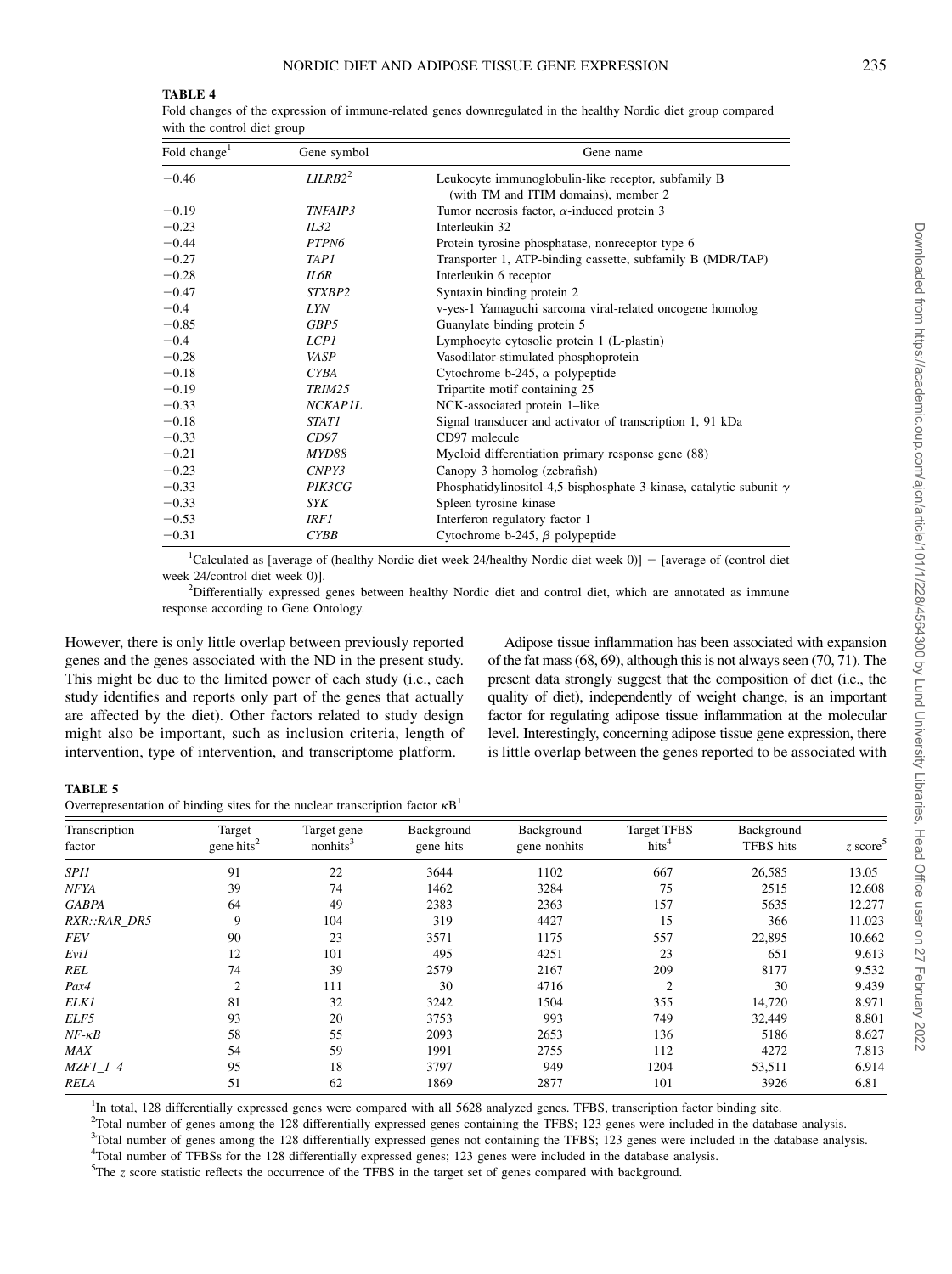

FIGURE 2 Confirmation of the genes regulated by the ND, as measured by reverse-transcribed quantitative real-time polymerase chain reaction. Values are mean and SD of relative expression levels before and after the intervention. The values for the ND  $(n = 31)$  are presented as white bars and the values for control diet (n = 25) as black bars. Statistics were done with the 1-sided t test: \*P < 0.05 and \*\*P < 0.01. ND, Nordic diet.

weight loss and those responding to dietary changes in the present study. Thus, although both weight loss and the ND seem to downregulate the inflammatory gene expression in adipose tissue, there are marked differences in the precise nature of the regulated genes (46, 65, 68, 72). In particular, a hypocaloric diet is accompanied by a reduction in adipose tissue macrophages and in genes related to macrophage function (69, 73). By contrast, we demonstrate for the first time in humans that dietary composition is associated with a reduction in expression of a broader set of inflammatory genes in SATalso related to the adaptive immune response (STXBP2, IL32, LILRB2, MYD88, PTPN6, SYK, STAT1, and TAP1). Our results are in line with the results from the experimental animal studies showing that T cells in adipose tissue are important mediators of local inflammation and metabolic dysfunction (74).

The clinical relevance of the observed reduction in inflammatory gene expression in adipose tissue is so far unclear. It is possible that adipose tissue inflammation, via secretion of inflammatory mediators, increases the levels of these mediators in the circulation and thereby contributes to insulin resistance and atherosclerosis (40, 75). Admittedly, this speculation needs to be verified by measuring the secretion of inflammatory proteins from adipose tissue. Moreover, in the original SYSDIET study, only IL-1Ra plasma concentration was differently changed between the 2 diets, and no influence on insulin sensitivity was observed (1). A wider screen of systemic inflammatory markers (e.g., cell surface markers and proteomics) and an examination of patients in the postprandial state might have detected additional systemic effects.

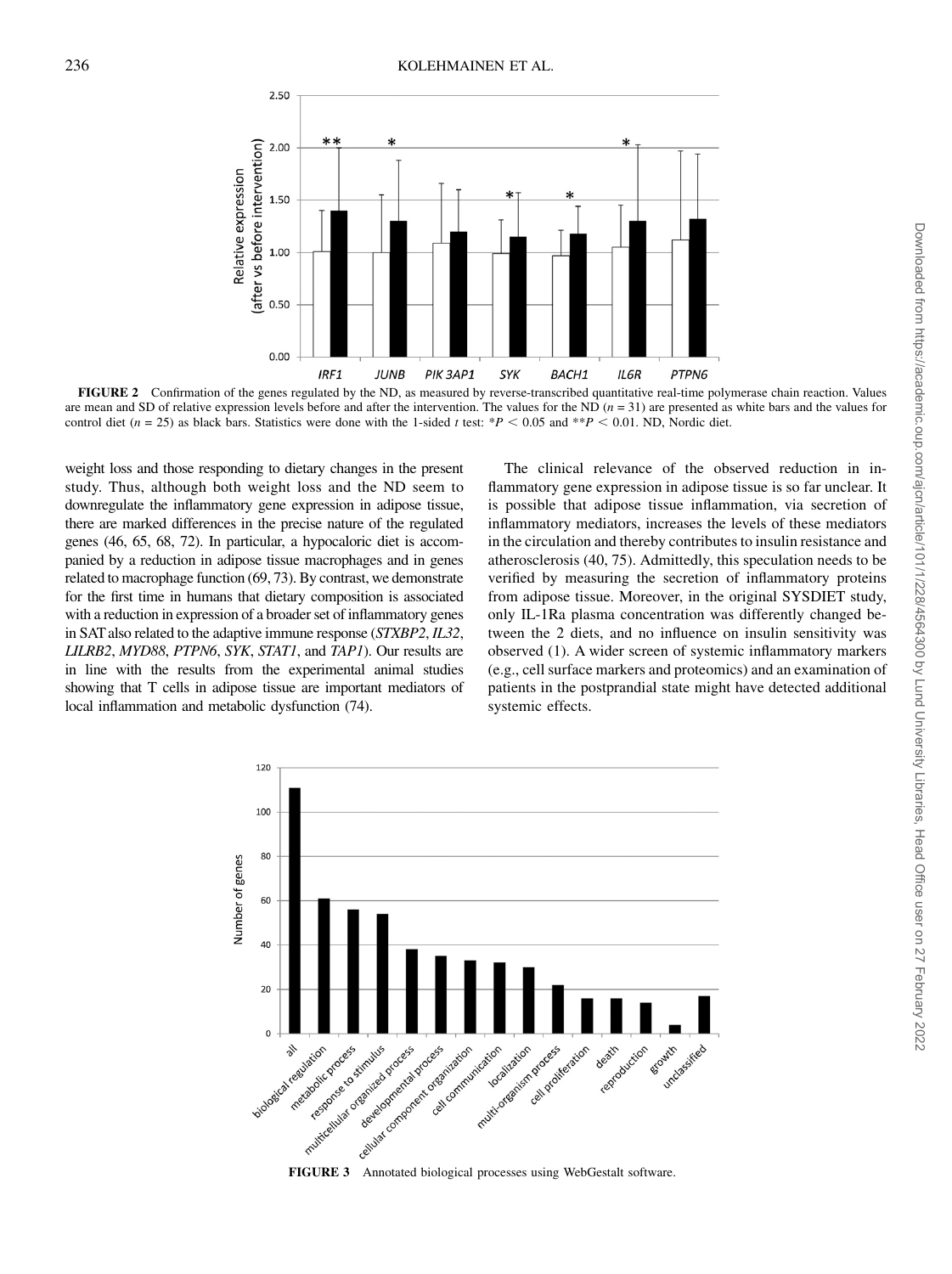There are some weaknesses in the present study. The study population was still quite small, although it was larger than in most previous studies in this field (12, 35, 42, 72, 76, 77). Some participants of the original SYSDIET study were not willing to donate adipose tissue samples, which might potentially interfere with the interpretation of the results. Furthermore, the aim of the present study was to examine the effects of the ND on the gene expression in the SAT, and thus, we also excluded subjects with elevated C-reactive protein concentration, statin use, and a BMI .38. In addition, we studied the gene expression only in the fasting state, and therefore it was not possible to assess the potential effects on insulin sensitivity, for example, seen in the postprandial phase only. Another issue is that the volunteers participating in the present study may have had healthy eating habits before the study. When these volunteers were randomized in the CD, they may have actually modified their diet to an unhealthy direction (i.e., they had more changes in the diet than those randomized in the ND). Consequently, the changes in gene expression seemed to be more evident in the CD than in the ND.

In conclusion, the 18- to 24-wk ND reduces inflammatory gene expression in SAT compared with the CD in individuals with features of the metabolic syndrome, showing that the ND has an impact on white adipose tissue independent of body weight changes.

We thank Maritta Siloaho for excellent expertise and advice for biochemical measurements; Marika Rönnholm, Kaija Kettunen, Tuomas Onnukka, and Erja Kinnunen for excellent technical assistance; and David Brodin for initial normalization of microarray data.

The authors' responsibilities were as follows—MK, SMU, J Paananen, VdM, US, CC, IG, LC, M-LO, BA, FR, JH, K-HH, LOD, MJS, LB, KH, UR, IT, KSP, MU, PA, and ID: designed the research; MK, J Paananen, US, IG, LOD, ED, ES, ML-O, BA, JH, MJS, LB, KH, UR, IT, MU, PA, and ID: conducted the research; MK, SMU, J Paananen, VdM, US, CC, MM, J Pihlajamäki, IG, LC, M-LO, BA, MJS, KH, UR, IT, KSP, MU, PA, and ID: analyzed the data or performed statistical analysis; MK: wrote the first draft of the manuscript and had primary responsibility for the final content; ID: was responsible for the transcriptomic analyses; MU: was responsible for coordination of the SYSDIET consortium; US: was responsible for conducting the SYSDIET intervention; and MK: was responsible for the management of the SYSDIET consortium and of adipose tissue samples. All authors have participated in and critically reviewed the manuscript and accepted it to be submitted. The authors declared that they had no competing interests.

## **REFERENCES**

- 1. Uusitupa M, Hermansen K, Savolainen MJ, Schwab U, Kolehmainen M, Brader L, Mortensen LS, Cloetens L, Johansson-Persson A, Onning G, et al. Effects of an isocaloric healthy Nordic diet on insulin sensitivity, lipid profile and inflammation markers in metabolic syndrome a randomized study (SYSDIET). J Intern Med 2013;274:52–66.
- 2. Poulsen SK, Due A, Jordy AB, Kiens B, Stark KD, Stender S, Holst C, Astrup A, Larsen TM. Health effect of the New Nordic Diet in adults with increased waist circumference: a 6-mo randomized controlled trial. Am J Clin Nutr 2014;99:35–45.
- 3. Adamsson V, Reumark A, Fredriksson IB, Hammarstrom E, Vessby B, Johansson G, Riserus U. Effects of a healthy Nordic diet on cardiovascular risk factors in hypercholesterolaemic subjects: a randomized controlled trial (NORDIET). J Intern Med 2011;269:150–9.
- 4. Mithril C, Dragsted LO, Meyer C, Tetens I, Biltoft-Jensen A, Astrup A. Dietary composition and nutrient content of the New Nordic Diet. Public Health Nutr 2013;16:777–85.
- 5. Kanerva N, Kaartinen NE, Schwab U, Lahti-Koski M, Mannisto S. Adherence to the Baltic Sea diet consumed in the Nordic countries is associated with lower abdominal obesity. Br J Nutr 2013;109:520–8.
- 6. Brader L, Uusitupa M, Dragsted LO, Hermansen K. Effects of an isocaloric healthy Nordic diet on ambulatory blood pressure in meta-

bolic syndrome: a randomized SYSDIET sub-study. Eur J Clin Nutr 2014;68:57–63.

- 7. O'Connor LM, Lentjes MA, Luben RN, Khaw KT, Wareham NJ, Forouhi NG. Dietary dairy product intake and incident type 2 diabetes: a prospective study using dietary data from a 7-day food diary. Diabetologia 2014;57:909–17.
- 8. Dessi M, Noce A, Bertucci P, Manca di Villahermosa S, Zenobi R, Castagnola V, Addessi E, Di Daniele N. Atherosclerosis, dyslipidemia, and inflammation: the significant role of polyunsaturated fatty acids. ISRN Inflamm 2013;2013:191823.
- 9. Mente A, de Koning L, Shannon HS, Anand SS. A systematic review of the evidence supporting a causal link between dietary factors and coronary heart disease. Arch Intern Med 2009;169:659–69.
- 10. Kolehmainen M, Mykkanen O, Kirjavainen PV, Leppanen T, Moilanen E, Adriaens M, Laaksonen DE, Hallikainen M, Puupponen-Pimia R, Pulkkinen L, et al. Bilberries reduce low-grade inflammation in individuals with features of metabolic syndrome. Mol Nutr Food Res 2012;56:1501–10.
- 11. de Mello VD, Erkkila AT, Schwab US, Pulkkinen L, Kolehmainen M, Atalay M, Mussalo H, Lankinen M, Oresic M, Lehto S, et al. The effect of fatty or lean fish intake on inflammatory gene expression in peripheral blood mononuclear cells of patients with coronary heart disease. Eur J Nutr 2009;48:447–55.
- 12. Kallio P, Kolehmainen M, Laaksonen DE, Kekalainen J, Salopuro T, Sivenius K, Pulkkinen L, Mykkanen HM, Niskanen L, Uusitupa M, et al. Dietary carbohydrate modification induces alterations in gene expression in abdominal subcutaneous adipose tissue in persons with the metabolic syndrome: the FUNGENUT Study. Am J Clin Nutr 2007; 85:1417–27.
- 13. Wirström T, Hilding A, Gu HF, Ostenson CG, Bjorklund A. Consumption of whole grain reduces risk of deteriorating glucose tolerance, including progression to prediabetes. Am J Clin Nutr 2013;97:179–87.
- 14. Parker ED, Liu S, Van Horn L, Tinker LF, Shikany JM, Eaton CB, Margolis KL. The association of whole grain consumption with incident type 2 diabetes: the Women's Health Initiative Observational Study. Ann Epidemiol 2013;23:321–7.
- 15. Meyer KA, Kushi LH, Jacobs DR Jr, Slavin J, Sellers TA, Folsom AR. Carbohydrates, dietary fiber, and incident type 2 diabetes in older women. Am J Clin Nutr 2000;71:921–30.
- 16. Montonen J, Knekt P, Jarvinen R, Aromaa A, Reunanen A. Wholegrain and fiber intake and the incidence of type 2 diabetes. Am J Clin Nutr 2003;77:622–9.
- 17. MacKay KA, Tucker AJ, Duncan AM, Graham TE, Robinson LE. Whole grain wheat sourdough bread does not affect plasminogen activator inhibitor-1 in adults with normal or impaired carbohydrate metabolism. Nutr Metab Cardiovasc Dis 2012;22:704–11.
- 18. Brownlee IA, Moore C, Chatfield M, Richardson DP, Ashby P, Kuznesof SA, Jebb SA, Seal CJ. Markers of cardiovascular risk are not changed by increased whole-grain intake: the WHOLEheart study, a randomised, controlled dietary intervention. Br J Nutr 2010;104:125–34.
- 19. Landberg R, Andersson SO, Zhang JX, Johansson JE, Stenman UH, Adlercreutz H, Kamal-Eldin A, Aman P, Hallmans G. Rye whole grain and bran intake compared with refined wheat decreases urinary Cpeptide, plasma insulin, and prostate specific antigen in men with prostate cancer. J Nutr 2010;140:2180–6.
- 20. Andersson A, Tengblad S, Karlstrom B, Kamal-Eldin A, Landberg R, Basu S, Aman P, Vessby B. Whole-grain foods do not affect insulin sensitivity or markers of lipid peroxidation and inflammation in healthy, moderately overweight subjects. J Nutr 2007;137:1401-7.
- 21. Laaksonen DE, Toppinen LK, Juntunen KS, Autio K, Liukkonen KH, Poutanen KS, Niskanen L, Mykkanen HM. Dietary carbohydrate modification enhances insulin secretion in persons with the metabolic syndrome. Am J Clin Nutr 2005;82:1218–27.
- 22. Wang X, Ouyang Y, Liu J, Zhu M, Zhao G, Bao W, Hu FB. Fruit and vegetable consumption and mortality from all causes, cardiovascular disease, and cancer: systematic review and dose-response meta-analysis of prospective cohort studies. BMJ 2014;349:g4490.
- 23. Bellavia A, Larsson SC, Bottai M, Wolk A, Orsini N. Fruit and vegetable consumption and all-cause mortality: a dose-response analysis. Am J Clin Nutr 2013;98:454–9.
- 24. Boeing H, Bechthold A, Bub A, Ellinger S, Haller D, Kroke A, Leschik-Bonnet E, Muller MJ, Oberritter H, Schulze M, et al. Critical review: vegetables and fruit in the prevention of chronic diseases. Eur J Nutr 2012;51:637–63.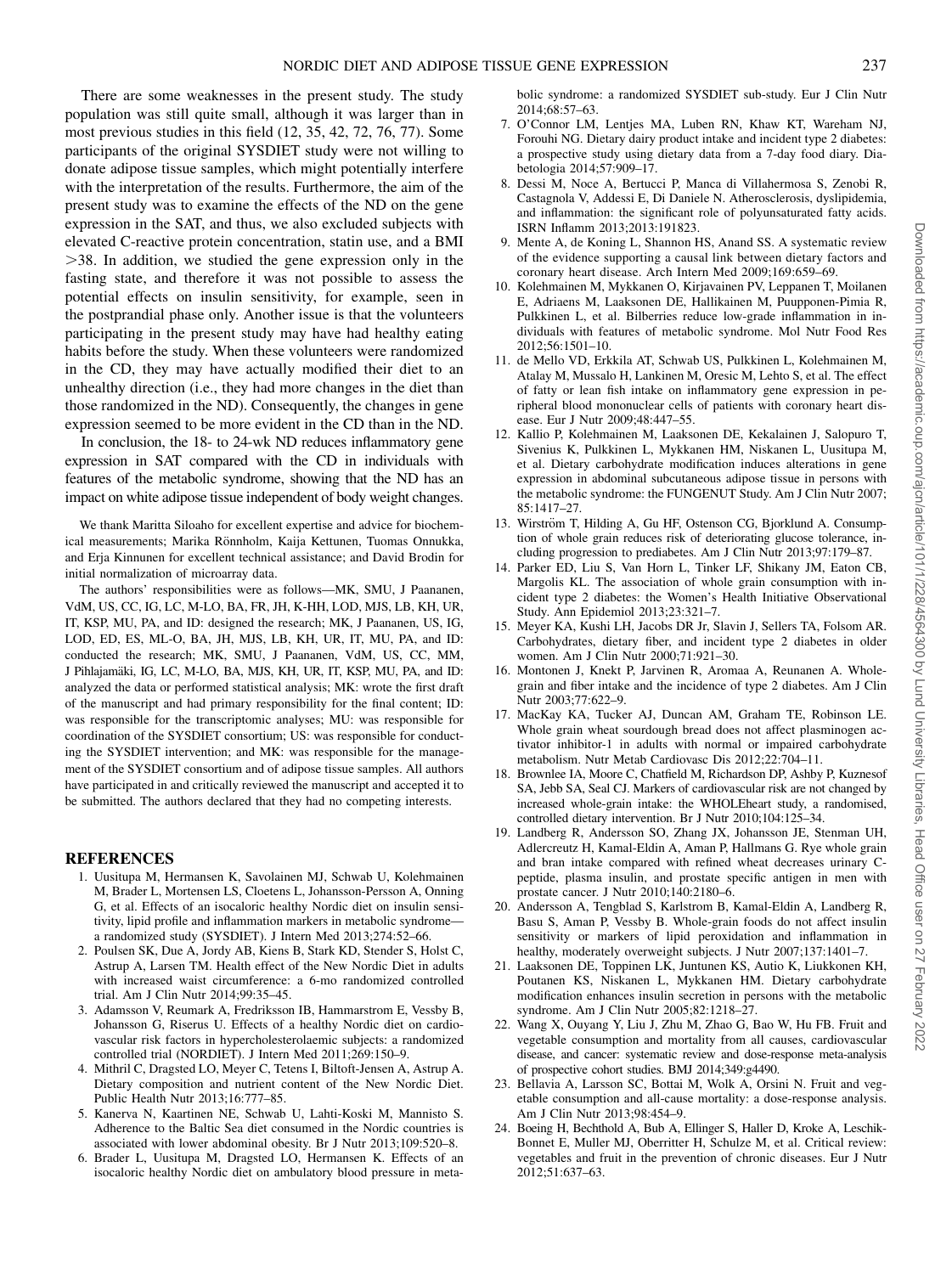- 25. Basu A, Betts NM, Nguyen A, Newman ED, Fu D, Lyons TJ. Freeze-dried strawberries lower serum cholesterol and lipid peroxidation in adults with abdominal adiposity and elevated serum lipids. J Nutr 2014;144:830–7.
- 26. Macready AL, George TW, Chong MF, Alimbetov DS, Jin Y, Vidal A, Spencer JP, Kennedy OB, Tuohy KM, Minihane AM, et al. Flavonoidrich fruit and vegetables improve microvascular reactivity and inflammatory status in men at risk of cardiovascular disease—FLAVURS: a randomized controlled trial. Am J Clin Nutr 2014;99:479–89.
- 27. Basu A, Lyons TJ. Strawberries, blueberries, and cranberries in the metabolic syndrome: clinical perspectives. J Agric Food Chem 2012; 60:5687–92.
- 28. Gonza´lez-Gallego J, Garcia-Mediavilla MV, Sanchez-Campos S, Tunon MJ. Fruit polyphenols, immunity and inflammation. Br J Nutr 2010;104 (Suppl 3):S15–27.
- 29. Stull AJ, Cash KC, Johnson WD, Champagne CM, Cefalu WT. Bioactives in blueberries improve insulin sensitivity in obese, insulin-resistant men and women. J Nutr 2010;140:1764–8.
- 30. Hooper L, Kroon PA, Rimm EB, Cohn JS, Harvey I, Le Cornu KA, Ryder JJ, Hall WL, Cassidy A. Flavonoids, flavonoid-rich foods, and cardiovascular risk: a meta-analysis of randomized controlled trials. Am J Clin Nutr 2008;88:38–50.
- 31. Schwab U, Lauritzen L, Tholstrup T, Haldorssoni T, Riserus U, Uusitupa M, Becker W. Effect of the amount and type of dietary fat on cardiometabolic risk factors and risk of developing type 2 diabetes, cardiovascular diseases, and cancer: a systematic review. Food Nutr Res 2014;58:10.3402/fnr.v58.25145.
- 32. Risérus U, Willett WC, Hu FB. Dietary fats and prevention of type 2 diabetes. Prog Lipid Res 2009;48:44–51.
- 33. Lorente-Cebria´n S, Costa AG, Navas-Carretero S, Zabala M, Martinez JA, Moreno-Aliaga MJ. Role of omega-3 fatty acids in obesity, metabolic syndrome, and cardiovascular diseases: a review of the evidence. J Physiol Biochem 2013;69:633–51.
- 34. Poudyal H, Panchal SK, Diwan V, Brown L. Omega-3 fatty acids and metabolic syndrome: effects and emerging mechanisms of action. Prog Lipid Res 2011;50:372–87.
- 35. van Dijk SJ, Feskens EJ, Bos MB, Hoelen DW, Heijligenberg R, Bromhaar MG, de Groot LC, de Vries JH, Muller M, Afman LA. A saturated fatty acid–rich diet induces an obesity-linked proinflammatory gene expression profile in adipose tissue of subjects at risk of metabolic syndrome. Am J Clin Nutr 2009;90:1656–64.
- 36. Fan C, Zirpoli H, Qi K. N-3 fatty acids modulate adipose tissue inflammation and oxidative stress. Curr Opin Clin Nutr Metab Care 2013;16:124–32.
- 37. Maury E, Brichard SM. Adipokine dysregulation, adipose tissue inflammation and metabolic syndrome. Mol Cell Endocrinol 2010;314: 1–16.
- 38. Arner P, Bernard S, Salehpour M, Possnert G, Liebl J, Steier P, Buchholz BA, Eriksson M, Arner E, Hauner H, et al. Dynamics of human adipose lipid turnover in health and metabolic disease. Nature 2011;478:110–3.
- 39. Frayn KN, Fielding BA, Karpe F. Adipose tissue fatty acid metabolism and cardiovascular disease. Curr Opin Lipidol 2005;16:409–15.
- 40. Després JP, Lemieux I. Abdominal obesity and metabolic syndrome. Nature 2006;444:881–7.
- 41. Xu H, Barnes GT, Yang Q, Tan G, Yang D, Chou CJ, Sole J, Nichols A, Ross JS, Tartaglia LA, et al. Chronic inflammation in fat plays a crucial role in the development of obesity-related insulin resistance. J Clin Invest 2003;112:1821–30.
- 42. Bjermo H, Iggman D, Kullberg J, Dahlman I, Johansson L, Persson L, Berglund J, Pulkki K, Basu S, Uusitupa M, et al. Effects of n-6 PUFAs compared with SFAs on liver fat, lipoproteins, and inflammation in abdominal obesity: a randomized controlled trial. Am J Clin Nutr 2012;  $95:1003 - 12.$
- 43. Kabir M, Skurnik G, Naour N, Pechtner V, Meugnier E, Rome S, Quignard-Boulange A, Vidal H, Slama G, Clement K, et al. Treatment for 2 mo with n 3 polyunsaturated fatty acids reduces adiposity and some atherogenic factors but does not improve insulin sensitivity in women with type 2 diabetes: a randomized controlled study. Am J Clin Nutr 2007;86:1670–9.
- 44. Nordic Nutrition Recommendations 2004. Integrating nutrition and physical activity. 4th ed. Copenhagen: Nordic Council of Ministers; 2005.
- 45. Alberti KG, Eckel RH, Grundy SM, Zimmet PZ, Cleeman JI, Donato KA, Fruchart JC, James WP, Loria CM, Smith SC Jr, et al. Harmonizing the metabolic syndrome: a joint interim statement of the In-

ternational Diabetes Federation Task Force on Epidemiology and Prevention; National Heart, Lung, and Blood Institute; American Heart Association; World Heart Federation; International Atherosclerosis Society; and International Association for the Study of Obesity. Circulation 2009;120:1640–5.

- 46. Dahlman I, Linder K, Arvidsson Nordstrom E, Andersson I, Liden J, Verdich C, Sorensen TI, Arner P. Changes in adipose tissue gene expression with energy-restricted diets in obese women. Am J Clin Nutr 2005;81:1275–85.
- 47. Rosqvist F, Iggman D, Kullberg J, Cedernaes J, Johansson HE, Larsson A, Johansson L, Ahlstrom H, Arner P, Dahlman I, et al. Overfeeding polyunsaturated and saturated fat causes distinct effects on liver and visceral fat accumulation in humans. Diabetes 2014;63:2356–68.
- 48. Stancáková A, Civelek M, Saleem NK, Soininen P, Kangas AJ, Cederberg H, Paananen J, Pihlajamaki J, Bonnycastle LL, Morken MA, et al. Hyperglycemia and a common variant of GCKR are associated with the levels of eight amino acids in 9,369 Finnish men. Diabetes 2012;61:1895–902.
- 49. de Mello VD, Schwab U, Kolehmainen M, Koenig W, Siloaho M, Poutanen K, Mykkanen H, Uusitupa M. A diet high in fatty fish, bilberries and wholegrain products improves markers of endothelial function and inflammation in individuals with impaired glucose metabolism in a randomised controlled trial: the Sysdimet study. Diabetologia 2011;54:2755–67.
- 50. Kolaczynski JW, Morales LM, Moore JH Jr, Considine RV, Pietrzkowski Z, Noto PF, Colberg J, Caro JF. A new technique for biopsy of human abdominal fat under local anaesthesia with Lidocaine. Int J Obes Relat Metab Disord 1994;18:161–6.
- 51. Kwon AT, Arenillas DJ, Worsley Hunt R, Wasserman WW. oPOS-SUM-3: advanced analysis of regulatory motif over-representation across genes or ChIP-Seq datasets. G3 (Bethesda) 2012;2:987-1002.
- 52. Portales-Casamar E, Thongjuea S, Kwon AT, Arenillas D, Zhao X, Valen E, Yusuf D, Lenhard B, Wasserman WW, Sandelin A. JASPAR 2010: the greatly expanded open-access database of transcription factor binding profiles. Nucleic Acids Res 2010;38:D105–10.
- 53. Poulsen SK, Crone C, Astrup A, Larsen TM. Long-term adherence to the New Nordic Diet and the effects on body weight, anthropometry and blood pressure: a 12-month follow-up study. Eur J Nutr 2014 Mar 25 (Epub ahead of print; DOI: 10.1007/s00394-014-0686-z).
- 54. Olsen A, Egeberg R, Halkjaer J, Christensen J, Overvad K, Tjonneland A. Healthy aspects of the Nordic diet are related to lower total mortality. J Nutr 2011;141:639–44.
- 55. Kyrø C, Olsen A, Landberg R, Skeie G, Loft S, Aman P, Leenders M, Dik VK, Siersema PD, Pischon T, et al. Plasma alkylresorcinols, biomarkers of whole-grain wheat and rye intake, and incidence of colorectal cancer. J Natl Cancer Inst 2014;106:djt352.
- 56. Estruch R, Ros E, Salas-Salvado J, Covas MI, Corella D, Aros F, Gomez-Gracia E, Ruiz-Gutierrez V, Fiol M, Lapetra J, et al. Primary prevention of cardiovascular disease with a Mediterranean diet. N Engl J Med 2013;368:1279–90.
- 57. Sofi F, Macchi C, Abbate R, Gensini GF, Casini A. Mediterranean diet and health status: an updated meta-analysis and a proposal for a literature-based adherence score. Public Health Nutr 2014;17:2769–82.
- 58. Castañer O, Corella D, Covas MI, Sorli JV, Subirana I, Flores-Mateo G, Nonell L, Bullo M, de la Torre R, Portoles O, et al. In vivo transcriptomic profile after a Mediterranean diet in high-cardiovascular risk patients: a randomized controlled trial. Am J Clin Nutr 2013;98:845–53.
- 59. Konstantinidou V, Covas MI, Sola R, Fito M. Up-to date knowledge on the in vivo transcriptomic effect of the Mediterranean diet in humans. Mol Nutr Food Res 2013;57:772–83.
- 60. Karlsen A, Paur I, Bohn SK, Sakhi AK, Borge GI, Serafini M, Erlund I, Laake P, Tonstad S, Blomhoff R. Bilberry juice modulates plasma concentration of NF-kappaB related inflammatory markers in subjects at increased risk of CVD. Eur J Nutr 2010;49:345–55.
- 61. Karlsen A, Retterstol L, Laake P, Paur I, Kjolsrud-Bohn S, Sandvik L, Blomhoff R. Anthocyanins inhibit nuclear factor-kappaB activation in monocytes and reduce plasma concentrations of pro-inflammatory mediators in healthy adults. J Nutr 2007;137:1951–4.
- 62. Masters RC, Liese AD, Haffner SM, Wagenknecht LE, Hanley AJ. Whole and refined grain intakes are related to inflammatory protein concentrations in human plasma. J Nutr 2010;140:587–94.
- 63. Qi L, van Dam RM, Liu S, Franz M, Mantzoros C, Hu FB. Wholegrain, bran, and cereal fiber intakes and markers of systemic inflammation in diabetic women. Diabetes Care 2006;29:207–11.